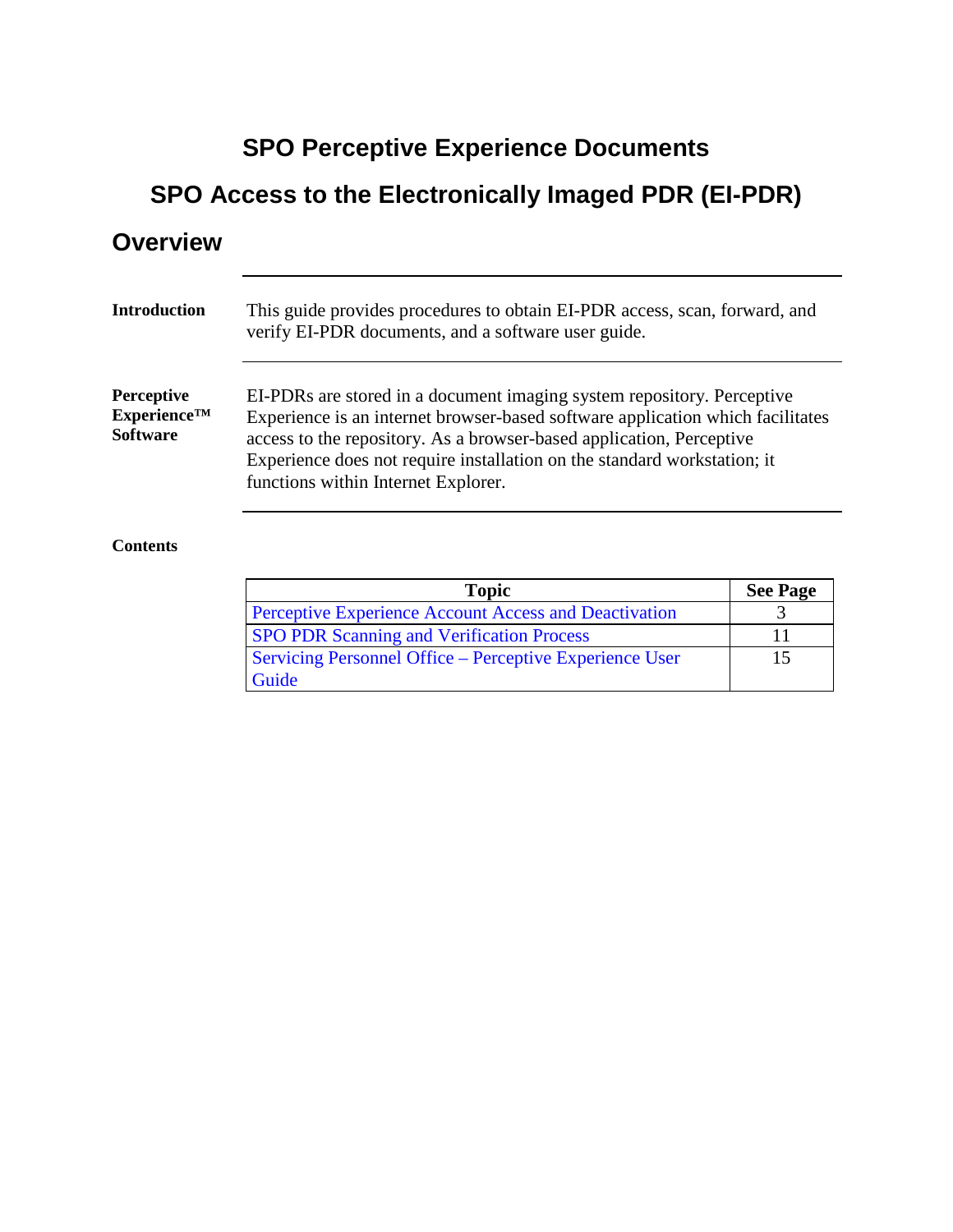### **SPO Access to the Electronically Imaged PDR (EI-PDR)**

This page left blank intentionally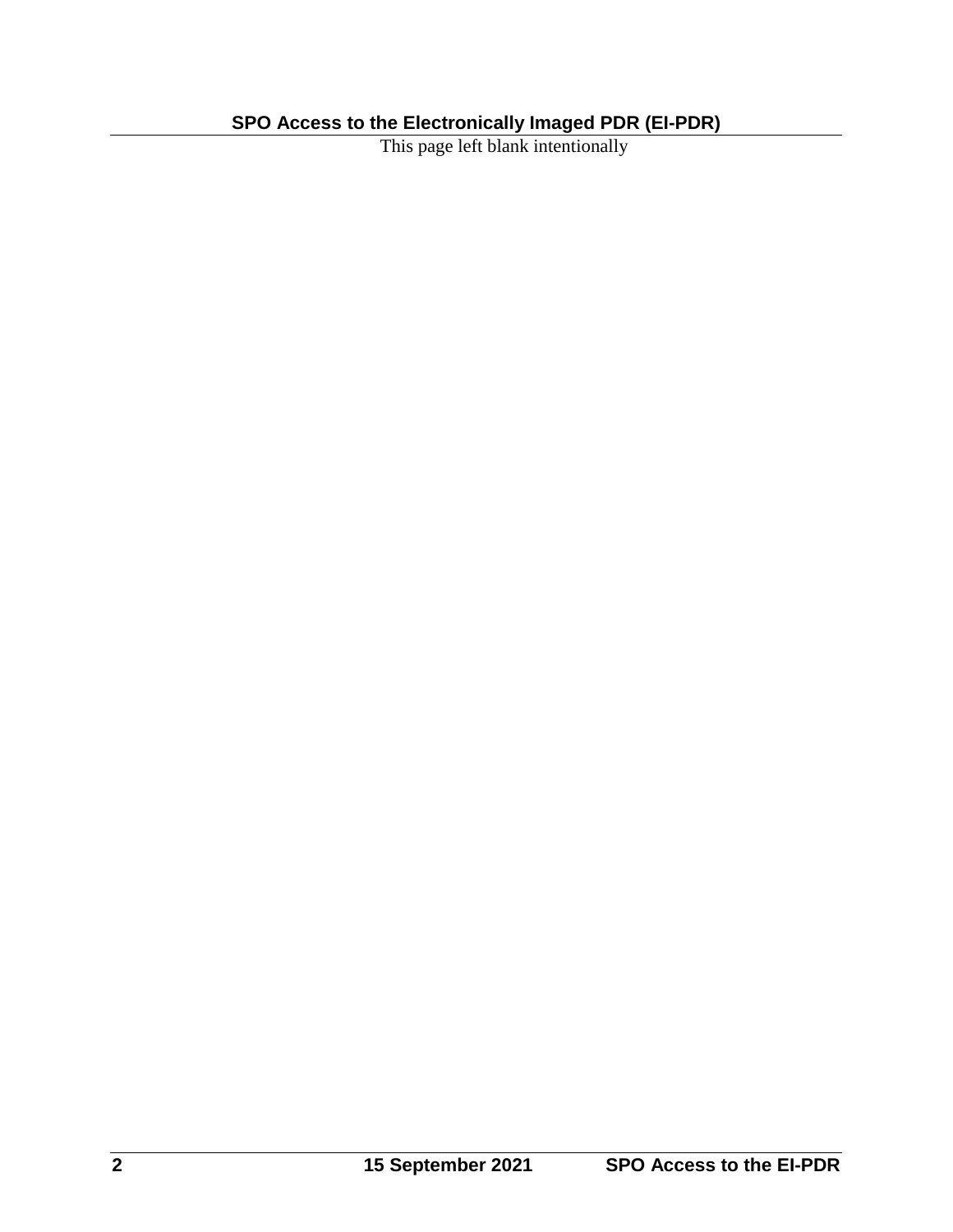<span id="page-2-0"></span>

| <b>Introduction</b>     | This section provides instructions and procedures for a Servicing Personnel<br>Office (SPO) to obtain and deactivate Perceptive Experience accounts.                                                                                                                                                                    |  |  |  |
|-------------------------|-------------------------------------------------------------------------------------------------------------------------------------------------------------------------------------------------------------------------------------------------------------------------------------------------------------------------|--|--|--|
| <b>Reference</b>        | (a) Personnel and Pay Procedures Manual (PPPM), PPCINST M1000.2<br>(series)                                                                                                                                                                                                                                             |  |  |  |
| <b>Responsibilities</b> | The Branch Chief in which the SPO is located or the next senior member<br>within the chain of command is the approving authority for Perceptive<br>Experience Access and Deactivation requests for the SPO Supervisor.                                                                                                  |  |  |  |
|                         | The SPO Supervisor is the approving authority for Perceptive Experience<br>Access and Deactivation requests for other personnel assigned to the SPO.                                                                                                                                                                    |  |  |  |
|                         | The Coast Guard Pay & Personnel Center (PPC) Topeka receives and<br>processes Perceptive Experience and Direct Access User Authorization and<br>Deactivation forms. PPC will also maintain a list of the SPO Supervisors and<br>"next senior member" to verify requests have been approved at the<br>appropriate level. |  |  |  |
|                         | PSC-BOPS-C will regularly monitor accounts for proper access and<br>recommend removal.                                                                                                                                                                                                                                  |  |  |  |
| <b>Discussion</b>       | The purpose of a SPO Perceptive Experience account is for "official business"<br>only" access to the EI-PDR in order to comply with COMDTINST M1080.10<br>(series). EI-PDR                                                                                                                                              |  |  |  |
|                         | Once missing documents in the EI-PDR are identified, the SPO will scan and<br>send the documents to PSC-PSD-MR for inclusion in the EI-PDR. This<br>process is identified in the guide "SPO PDR Scanning and Submission<br>Procedures".                                                                                 |  |  |  |
|                         | A SPO Perceptive Experience account is issued with "read-only" access, and<br>is restricted to only those SPO personnel who perform SPO PDR duties.                                                                                                                                                                     |  |  |  |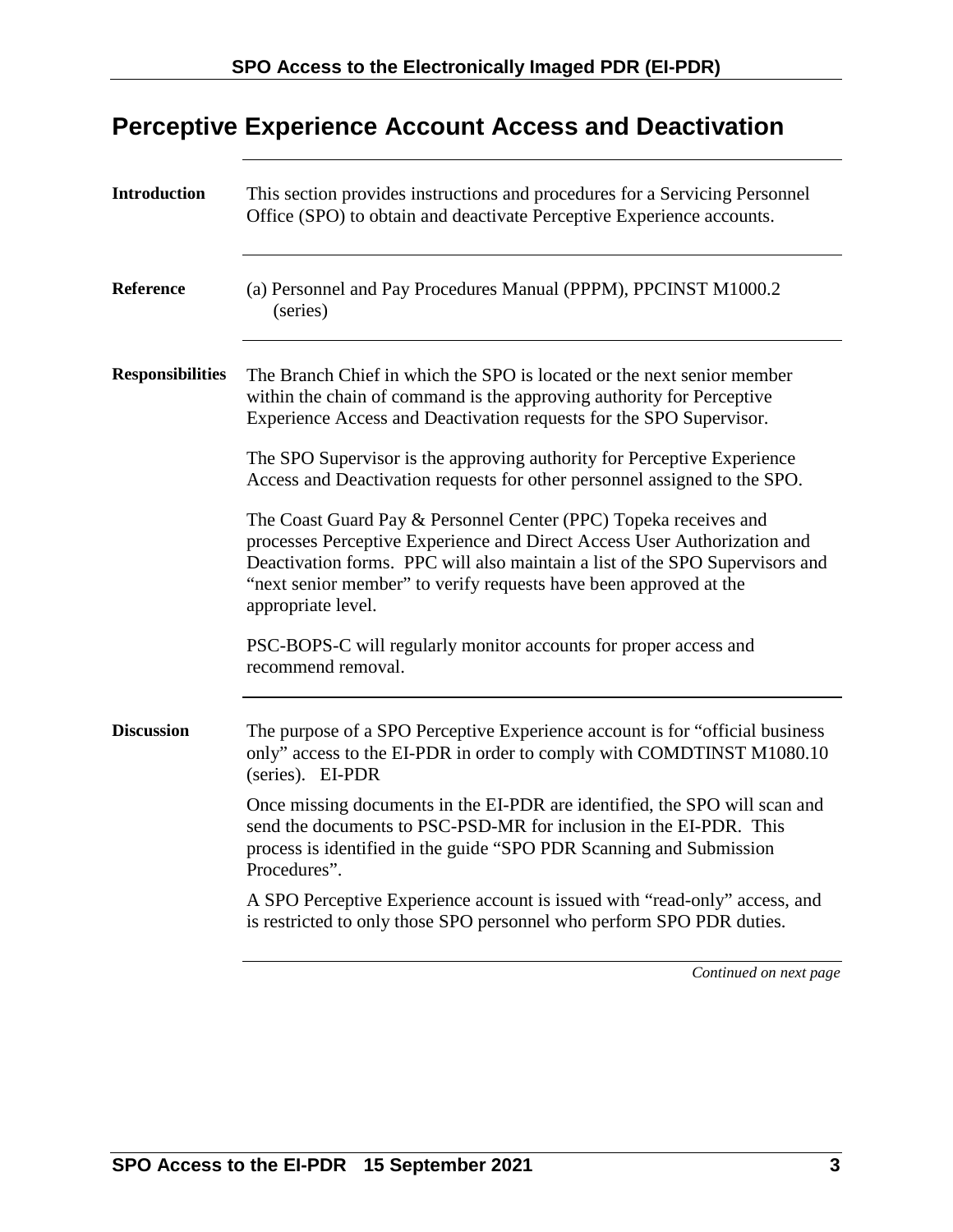Continued

#### **SPO Procedures to establish a Perceptive Experience account**

| <b>Step</b>    | <b>Action</b>            | <b>Remarks</b>                                                                                                    |
|----------------|--------------------------|-------------------------------------------------------------------------------------------------------------------|
| 1              | Ensure member            | See Part I, Chapter 2, DA SPO User Roles and Access                                                               |
|                | has CGHRS                | (HRS/HRSUP), of this manual. If member doesn't have HRS                                                           |
|                | access in Direct         | access, then complete form CG-7421B (DA User Role                                                                 |
|                | Access                   | Designation)                                                                                                      |
| $\overline{2}$ | Complete form            | Both of these required forms can be found on PPC's website                                                        |
|                | CG-7421D (and            | located at:                                                                                                       |
|                | CG-7421B if the          | http://www.dcms.uscg.mil/ppc/pd/forms/. See pages 7 and 8 for                                                     |
|                | user doesn't             | samples of completed forms.                                                                                       |
|                | already have             |                                                                                                                   |
|                | "HRS/SPO"                | Forms must be digitally signed and transmitted to PPC Topeka via                                                  |
|                | access)                  | e-mail. Note: Complete CG-7421D (ImageNow User Access) first,                                                     |
|                |                          | then attach it to a CG-7421B (DA User Role Designation) and                                                       |
|                |                          | submit the completed forms to PPC using the e-mail button in                                                      |
|                |                          | block 13 of the CG-7421B.                                                                                         |
|                |                          |                                                                                                                   |
|                |                          | Reminder: When completing form CG-7421B, Direct Access User                                                       |
|                |                          | Role Designation, mark user roles in block 7 that you currently                                                   |
|                |                          | hold and wish to retain. Each new authorization/designation                                                       |
|                |                          | form supersedes previous authorizations and designations.                                                         |
|                |                          | Users at the Academy and TRACEN SPOs may have additional                                                          |
|                |                          | roles. If you are unsure about the roles you currently hold, refer to                                             |
|                |                          | the user access form you most recently submitted or run the DA                                                    |
| $\overline{3}$ | Receive                  | User Role Query.                                                                                                  |
|                | confirmation             | You will receive an email from PPC stating that your Perceptive                                                   |
|                | from PPC that            | Experience account has been established and provided a User ID<br>and Password. Your User ID will be your EMPLID. |
|                | your Perceptive          |                                                                                                                   |
|                | Experience               | Additionally, the "SPO IPDR" button on the Direct Access "CG                                                      |
|                | account has been         | Member Info Page" will be enabled (colored vice gray).                                                            |
|                | established.             |                                                                                                                   |
| $\overline{4}$ | <b>Properly file the</b> | Each user shall file the CG-7421D form for the duration the user                                                  |
|                | Perceptive               | has account access. Once requests for deactivation of the account                                                 |
|                | <b>Experience user</b>   | have been completed the original "activation" requests can be                                                     |
|                | access form.             | destroyed.                                                                                                        |
|                |                          |                                                                                                                   |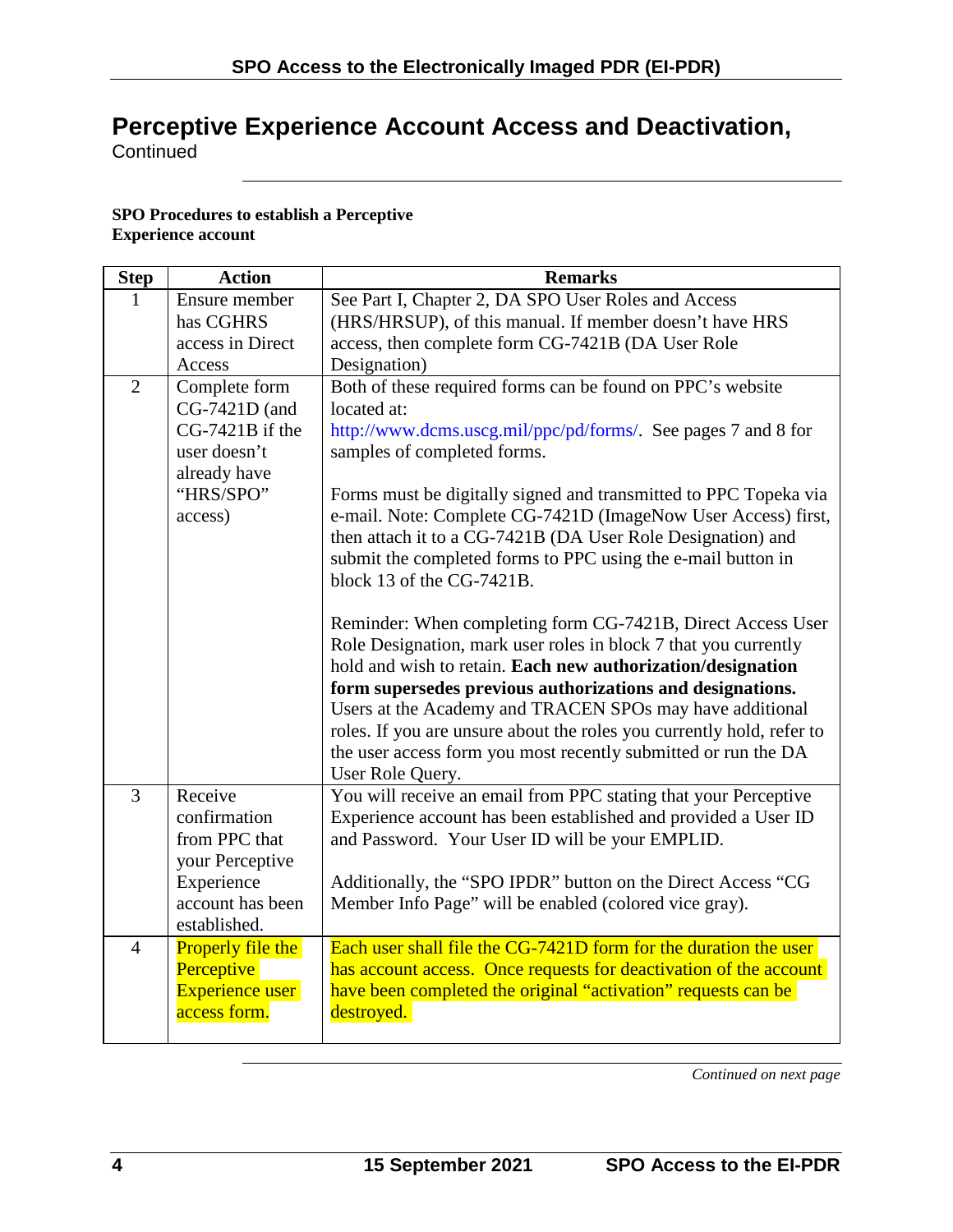Continued

#### **SPO Procedures to Deactivate a Perceptive Experience account**

| Complete and<br>$\mathbf{1}$<br>submit a PPC<br><b>Customer Care</b><br>Trouble Ticket.<br>required even when transferring to another SPO office.<br>Portal site: http://cglink.uscg.mil/PPCticket. | <b>Step</b> | <b>Action</b> | <b>Remarks</b>                                                         |
|-----------------------------------------------------------------------------------------------------------------------------------------------------------------------------------------------------|-------------|---------------|------------------------------------------------------------------------|
|                                                                                                                                                                                                     |             |               | It is the member and the member's supervisor responsibility to ensure  |
|                                                                                                                                                                                                     |             |               | accounts are deactivated immediately upon transfer/reassignment, or    |
|                                                                                                                                                                                                     |             |               | in cases of violation of the official use restriction. Deactivation is |
|                                                                                                                                                                                                     |             |               |                                                                        |
|                                                                                                                                                                                                     |             |               | The PPC Customer Care Trouble Ticket can be found on PPC's CG          |
| A sample Trouble Ticket is shown in this section on page 9.                                                                                                                                         |             |               |                                                                        |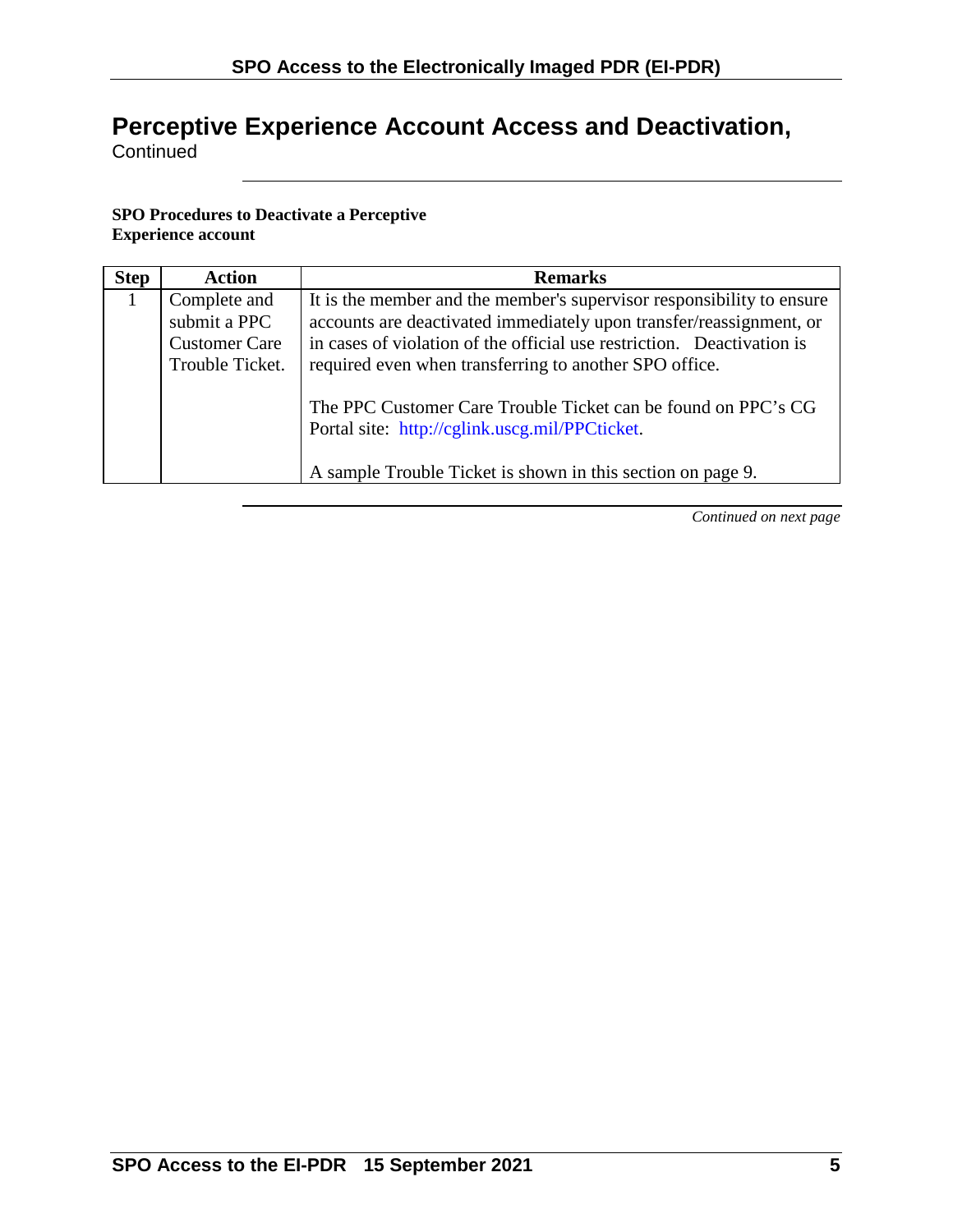Continued

### **SPO Perceptive Experience Help Contacts**

| <b>Problem</b>               | <b>Contact</b>        | <b>Remarks</b>                                                             |
|------------------------------|-----------------------|----------------------------------------------------------------------------|
| Perceptive                   | Wait - initial load   | The new version of Perceptive Experience may take a                        |
| Experience is                | of Perceptive         | while to load initially. However, once it loads and you                    |
| not loading                  | Experience            | are logged in, your response time should be normal.                        |
| after pressing               | application make      |                                                                            |
| the "SPO"                    | take up to two        |                                                                            |
| <b>IPDR</b> " link           | minutes.              |                                                                            |
| Initial                      | <b>PPC Customer</b>   | Contact the PPC Customer Care Branch if the Perceptive                     |
| Perceptive                   | Care Branch at        | Experience account is not established after receiving e-                   |
| Experience                   | 866-PPC-USCG          | mail confirmation that the CG-7421B and the CG-7421D                       |
| Account Login                | $(772 - 8724)$        | forms have been processed.                                                 |
| problem or the<br>"SPO IPDR" |                       |                                                                            |
| link is not                  |                       |                                                                            |
| enabled.                     |                       |                                                                            |
| Perceptive                   | Submit a PPC          | PPC will provide password resets for Perceptive                            |
| Experience                   | <b>Customer Care</b>  | Experience UserIDs. They will also collect and forward                     |
| Password                     | <b>Trouble Ticket</b> | all trouble issues outside of their support level to CG-631                |
| Resets or hard               |                       | for action.                                                                |
|                              |                       |                                                                            |
| error messages.              |                       | For Password resets or other errors messages, submit a                     |
|                              |                       | PPC Customer Care Trouble Ticket from PPC's Website                        |
|                              |                       | at: http://cglink.uscg.mil/PPCticket.                                      |
|                              |                       |                                                                            |
|                              |                       | See example in this section for both password and error<br>message issues. |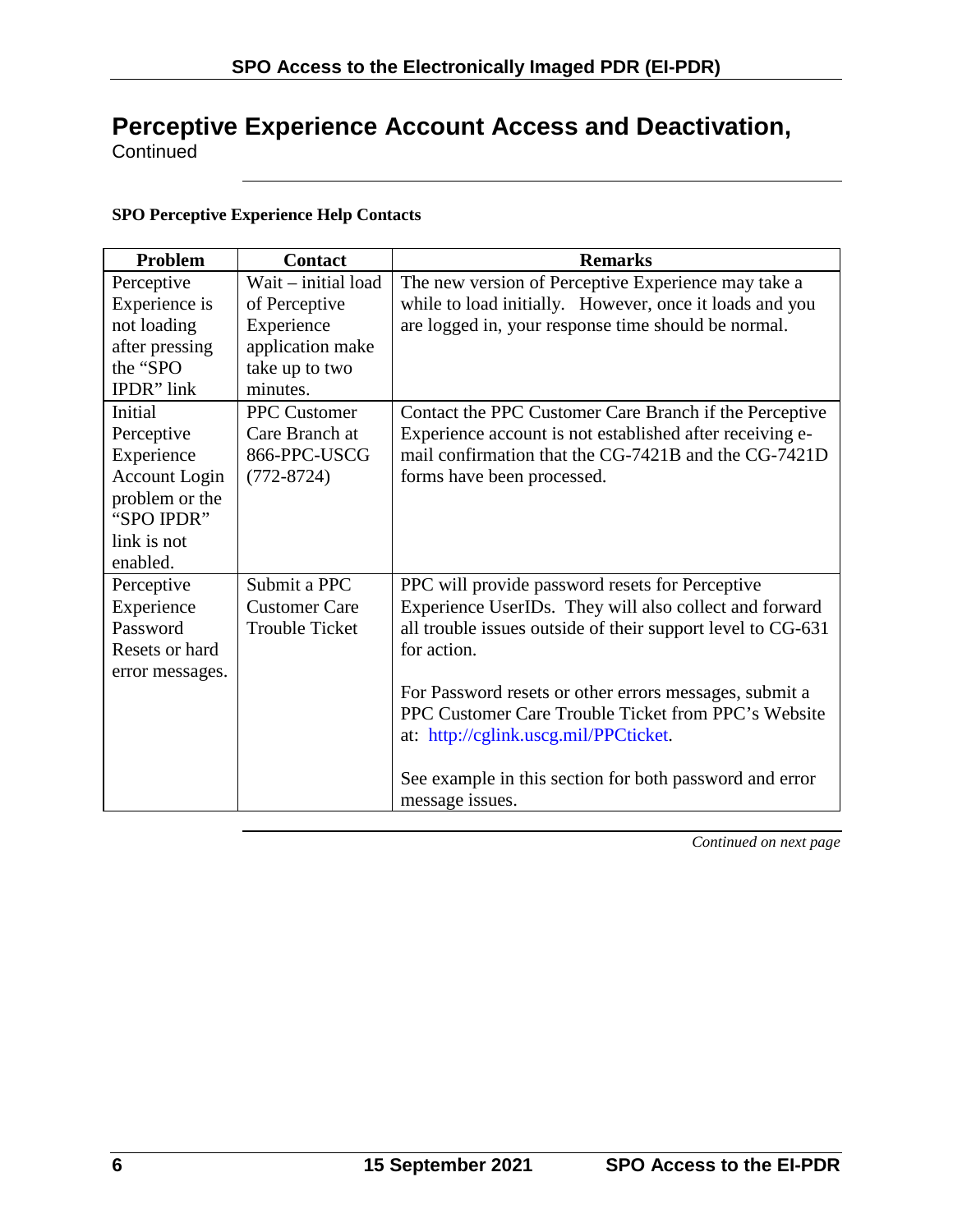**Continued** 

#### **CG-7421B Sample – Direct Access User Access Authorization (Add CGSIPDR role)**

Note: CG-7421B is only required if the user doesn't already have CGHRS-SPO access.

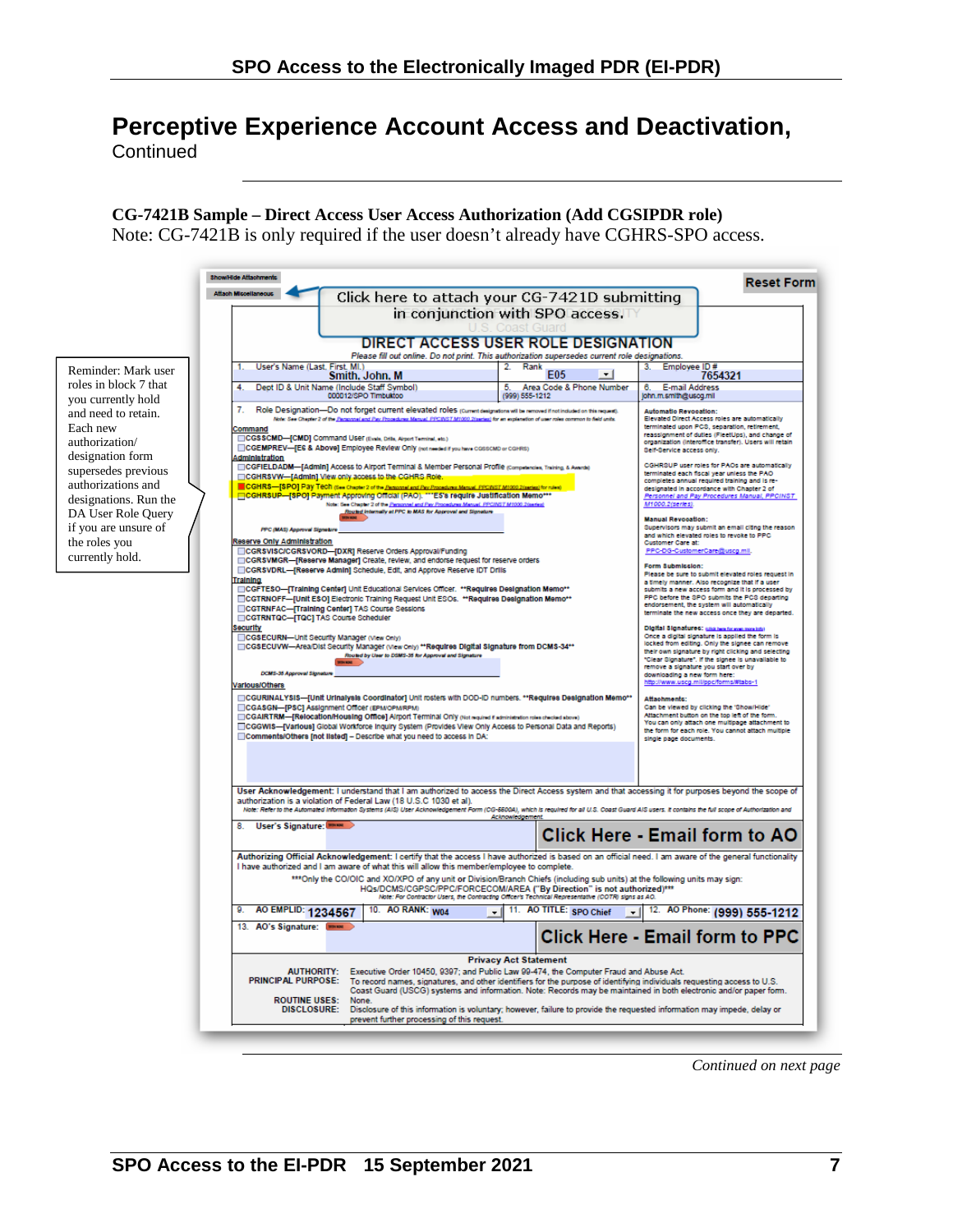Continued

### **CG-7421D Sample - ImageNow User Access Authorization Form**

Digital signature required.

|                                                                                                                                                                                                                                                                                             |                                                                                                 |                                                                                                                                                               |                                                | DEPARTMENT OF HOMELAND SECURITY                                        |                                  |                                                                                                                                                                    |                 |
|---------------------------------------------------------------------------------------------------------------------------------------------------------------------------------------------------------------------------------------------------------------------------------------------|-------------------------------------------------------------------------------------------------|---------------------------------------------------------------------------------------------------------------------------------------------------------------|------------------------------------------------|------------------------------------------------------------------------|----------------------------------|--------------------------------------------------------------------------------------------------------------------------------------------------------------------|-----------------|
|                                                                                                                                                                                                                                                                                             |                                                                                                 | <b>IMAGENOW USER ACCESS AUTHORIZATION</b>                                                                                                                     | U.S. Coast Guard                               |                                                                        |                                  |                                                                                                                                                                    |                 |
|                                                                                                                                                                                                                                                                                             | Please fill out online and sign digitally! This authorization supercedes previous applications. |                                                                                                                                                               |                                                |                                                                        |                                  |                                                                                                                                                                    |                 |
| 1. User's Name (Last, First, MI.) (Please print or type)<br>Smith, John, M                                                                                                                                                                                                                  |                                                                                                 |                                                                                                                                                               |                                                | 2. Rank/Rate<br>YN <sub>2</sub>                                        |                                  | 3. Employee ID # (Not SSN)<br>7654321                                                                                                                              |                 |
| 4. Dept ID & Unit Name (Include Staff Symbol)<br>000012/SPO Timbuktoo                                                                                                                                                                                                                       |                                                                                                 |                                                                                                                                                               |                                                | 5. Area Code & Phone Number<br>$(999)$ 555-1212                        |                                  | 6. e-mail Address<br>john.m.smith@uscg.mil                                                                                                                         |                 |
| 7. User Role Description (Include current roles, this authorization supercedes all of your previous authorizations):                                                                                                                                                                        |                                                                                                 |                                                                                                                                                               |                                                |                                                                        |                                  |                                                                                                                                                                    |                 |
| <b>PPC General:</b>                                                                                                                                                                                                                                                                         |                                                                                                 |                                                                                                                                                               |                                                |                                                                        |                                  |                                                                                                                                                                    |                 |
| RAS: Accounting Techs<br><b>Admin</b><br>SES: ADT                                                                                                                                                                                                                                           | <b>LIDT</b>                                                                                     | ACT/RES Pay Techs<br>Supervisor/Auditors                                                                                                                      |                                                | <b>Annuitant Pay Techs</b><br>View & Print<br><b>View Only</b><br>SOCS |                                  | <b>FAR:</b><br>Records Review-KS<br><b>Member Record Review</b><br>OTHER: (describe below)                                                                         |                 |
| ADT View & Print<br>ADT View Only                                                                                                                                                                                                                                                           |                                                                                                 | <b>IDT View &amp; Print</b><br><b>IDT View Only</b>                                                                                                           |                                                | <b>SOCS View &amp; Print</b><br>SOCS View Only                         |                                  |                                                                                                                                                                    |                 |
| <b>TVL:</b> Claim Examiners                                                                                                                                                                                                                                                                 |                                                                                                 | System Support                                                                                                                                                |                                                | View & Print                                                           |                                  | View Only                                                                                                                                                          |                 |
| <b>Security Administrators:</b>                                                                                                                                                                                                                                                             |                                                                                                 |                                                                                                                                                               |                                                | <b>Administrators:</b>                                                 |                                  |                                                                                                                                                                    |                 |
|                                                                                                                                                                                                                                                                                             | CS User Auth - DA & JUMPS User Auth Forms                                                       |                                                                                                                                                               | <b>ID AIS</b>                                  |                                                                        | ImageNow Administrator           | <b>Scanners</b>                                                                                                                                                    |                 |
| HOs/PSC/SPOs:                                                                                                                                                                                                                                                                               |                                                                                                 |                                                                                                                                                               |                                                |                                                                        |                                  |                                                                                                                                                                    |                 |
| Document Processors (Scanners/Image Processors)<br><b>PSD-MR</b>                                                                                                                                                                                                                            | OPM-3                                                                                           |                                                                                                                                                               | <b>Boardroom Administrators</b>                |                                                                        |                                  |                                                                                                                                                                    |                 |
| Records Review - Full Access<br><b>OPM</b>                                                                                                                                                                                                                                                  | RPM (Officer Records)                                                                           |                                                                                                                                                               | OPM/RPM Boardroom Accounts                     |                                                                        | <b>BCMR/Congressional Review</b> |                                                                                                                                                                    | Auditor Support |
| <b>Records Review - Restricted Access</b><br>SPO IPDR                                                                                                                                                                                                                                       | EPM                                                                                             |                                                                                                                                                               |                                                | Digital signature                                                      | (limited)                        | <b>T</b> PPC                                                                                                                                                       |                 |
| 8. Authorizing Official (Signature & Typed or printed name<br>& Phone Number):                                                                                                                                                                                                              |                                                                                                 |                                                                                                                                                               |                                                | required: HQ/DCMS/CG                                                   |                                  | SC/FORCECOM/OPCOM/DIST, Branch Chief)                                                                                                                              |                 |
| Unit This is for a contractor, the Contracting Officer's Technical Representative (COTR) sign as AO.                                                                                                                                                                                        |                                                                                                 |                                                                                                                                                               |                                                |                                                                        |                                  | I certify that the access I have authorized is based on an official need. I'm aware of the general functionality I have authorized and I'm aware of what this will |                 |
|                                                                                                                                                                                                                                                                                             |                                                                                                 |                                                                                                                                                               | SPO Supervisor                                 | $(999)$ 555-12                                                         |                                  |                                                                                                                                                                    |                 |
| Signature, PRINTED or TYPED Name.<br>I. M. Daboss                                                                                                                                                                                                                                           | Rank.<br>п                                                                                      |                                                                                                                                                               | Title (see instructions).                      | Phone                                                                  |                                  | Save completed, digitally<br>signed form and attach it                                                                                                             |                 |
|                                                                                                                                                                                                                                                                                             |                                                                                                 |                                                                                                                                                               | <b>Privacy Act Statement</b>                   |                                                                        |                                  | to your CG-7421B.                                                                                                                                                  |                 |
| <b>AUTHORITY:</b>                                                                                                                                                                                                                                                                           |                                                                                                 | Execute Order 10450, 9397; and Public Law 99-474, the Computer Fraud and A                                                                                    |                                                |                                                                        |                                  | Submit the complete                                                                                                                                                |                 |
| <b>PRINCIPAL PURPOSE:</b>                                                                                                                                                                                                                                                                   |                                                                                                 | To record names, signatures, and other identifiers for the purpose of identifying<br>Guard (USCG) systems and information. NOTE: Records may be maintained it |                                                |                                                                        |                                  | forms to PPC using the e-<br>mail button in block 13 of                                                                                                            |                 |
| <b>ROUTINE USES:</b>                                                                                                                                                                                                                                                                        | None.                                                                                           |                                                                                                                                                               |                                                |                                                                        |                                  | the CG-7421B. You can                                                                                                                                              |                 |
| <b>DISCLOSURE:</b>                                                                                                                                                                                                                                                                          | Disclosure of this info<br>prevent further proce                                                |                                                                                                                                                               | Digital signature $_{\circ\circ}$<br>required. |                                                                        | ide the reques                   | use this button (e-Mail to<br>PPC(CCB)) if submitting                                                                                                              |                 |
| Acknowledgment: I understand that I am autho<br>Authorization is a violation of Federal law (18 U.S. <del>C. 1030 et al) (Note: "refer to the Automate</del> d Information<br>5500A), which is required for all U.S. Coast Guard AIS users, it contains the full Scope of Authorization and |                                                                                                 |                                                                                                                                                               |                                                |                                                                        | em and that a                    | the form without a CG-<br>7421B.                                                                                                                                   |                 |
|                                                                                                                                                                                                                                                                                             |                                                                                                 |                                                                                                                                                               |                                                | 11. Date<br>05/17/2016                                                 |                                  | e-Mail to PPC (CCB)                                                                                                                                                |                 |
| 10. User's Signature                                                                                                                                                                                                                                                                        |                                                                                                 |                                                                                                                                                               |                                                |                                                                        |                                  |                                                                                                                                                                    |                 |
| <b>Revocation Procedure:</b>                                                                                                                                                                                                                                                                |                                                                                                 |                                                                                                                                                               |                                                |                                                                        |                                  |                                                                                                                                                                    |                 |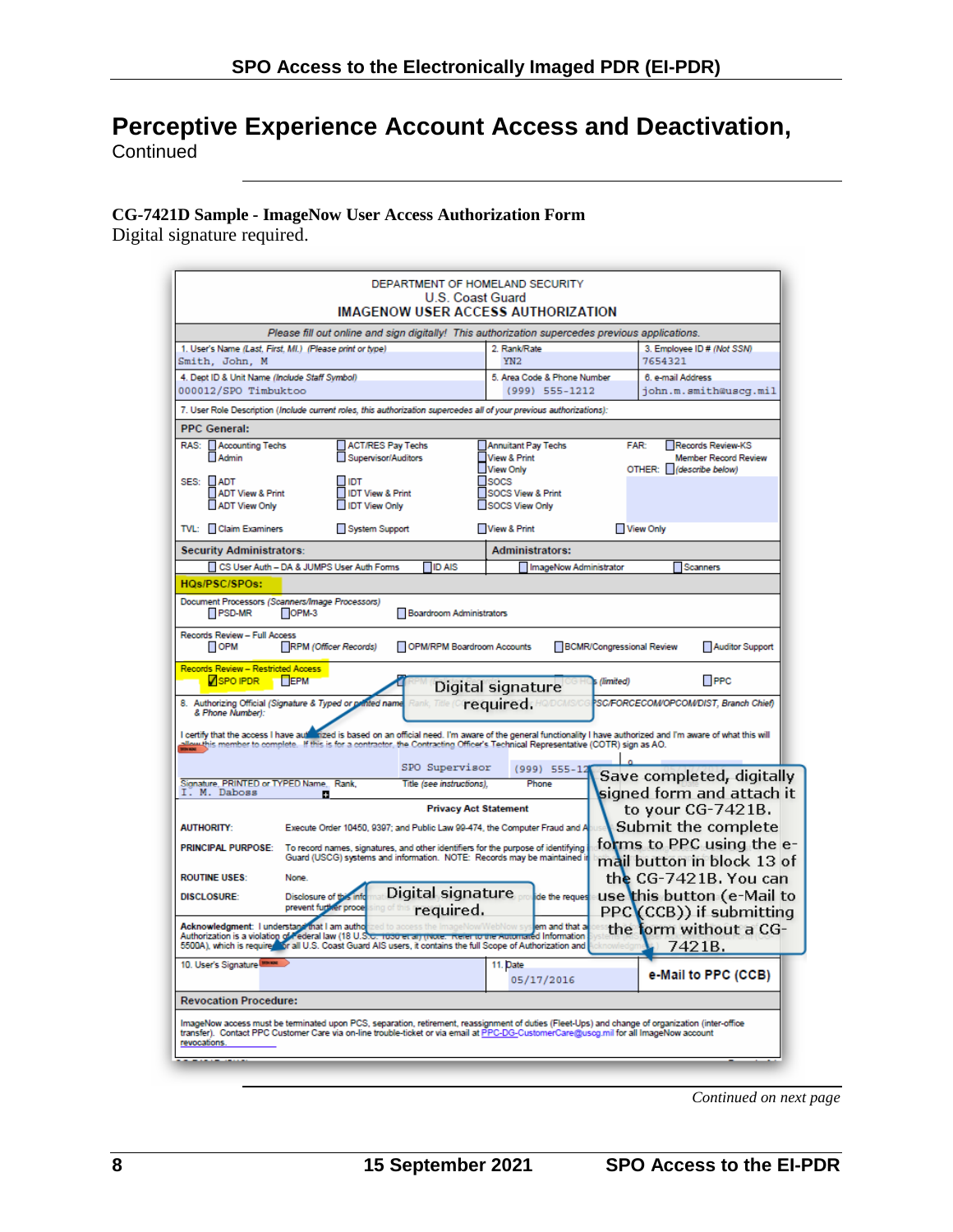Continued

### **Sample PPC Customer Care Perceptive Experience Account Deactivation Trouble Ticket**

| PPC Customer Care Trouble Ticket Submission Form¶<br>(Press·'Submit'·after·completing·the·form)¶                                                                                                                                                                                                  |  |  |  |
|---------------------------------------------------------------------------------------------------------------------------------------------------------------------------------------------------------------------------------------------------------------------------------------------------|--|--|--|
| Can Your Supervisor, PAO or AO Help? Many issues can be resolved at the unit or SPO level.<br>Please-check-with-your-supervisor, SPO-Payment-Approving-Official-(PAO), or-for-travel-related-<br>issues, your Travel Approving Official (AO) for assistance before submitting a trouble ticket. 1 |  |  |  |
| -A separate ticket or email is required for each issue or individual affected by an issue. Do not submit<br>tickets or emails with multiple members listed.                                                                                                                                       |  |  |  |
| Review the list of DA 9.1 Known Issues before submitting a trouble-ticket or email for a Direct-<br>Access/Global Pay problem.1                                                                                                                                                                   |  |  |  |
| Contact Information - Who is submitting this ticket?                                                                                                                                                                                                                                              |  |  |  |
| 1<br>POC-Employee-ID:<br>1234567→<br>¶                                                                                                                                                                                                                                                            |  |  |  |
| 1<br>POC-Email:<br>first.m.last@uscg.mil¶                                                                                                                                                                                                                                                         |  |  |  |
| 1<br>POC-First-Name:<br>First                                                                                                                                                                                                                                                                     |  |  |  |
| ¶<br>POC-Last-Name:<br>Last¶                                                                                                                                                                                                                                                                      |  |  |  |
| ¶<br>POC-Title, -Rate-or-Rank:<br>YNCI                                                                                                                                                                                                                                                            |  |  |  |
| 11<br>POC-Daytime-Phone-Number: -<br>785-555-1212 · Ext. · 1212<br>(include area code & ext)   <br>1                                                                                                                                                                                              |  |  |  |
| Member/Employee·Information--Who-is-this-ticket-for?<br>1                                                                                                                                                                                                                                         |  |  |  |
| Member/Employee-ID:<br>7654321¶<br>¶                                                                                                                                                                                                                                                              |  |  |  |
| Member/Employee First Name: →<br>John¶                                                                                                                                                                                                                                                            |  |  |  |
| ¶<br>Member/Employee Last Name: → Smith¶<br>T                                                                                                                                                                                                                                                     |  |  |  |
| Problem/Issue·Information·-'If-Travel related issue, include-Travel Order Number (TONO) and travel-dates-in the description. [                                                                                                                                                                    |  |  |  |
| ¶<br>User-Role-for-this-issue:<br>I am a Command, SPO or ADMIN support user¶                                                                                                                                                                                                                      |  |  |  |
| ¶<br>EI-PDR/WEBNOW→<br>Category:<br>¶<br>$\rightarrow$                                                                                                                                                                                                                                            |  |  |  |
| T<br>USER ACCT/ASSISTANCET<br>Type:<br>$\rightarrow$                                                                                                                                                                                                                                              |  |  |  |
| П<br>REMOVE/DISABLE USER¶<br>Cause:<br>÷                                                                                                                                                                                                                                                          |  |  |  |
| 1<br>Description of Problem/Request: - Please deactive YN2 Smith's ImageNow/WebNow account.                                                                                                                                                                                                       |  |  |  |
| Member is departing on PCS orders.<br>ŧ                                                                                                                                                                                                                                                           |  |  |  |
| Submit<br>Π                                                                                                                                                                                                                                                                                       |  |  |  |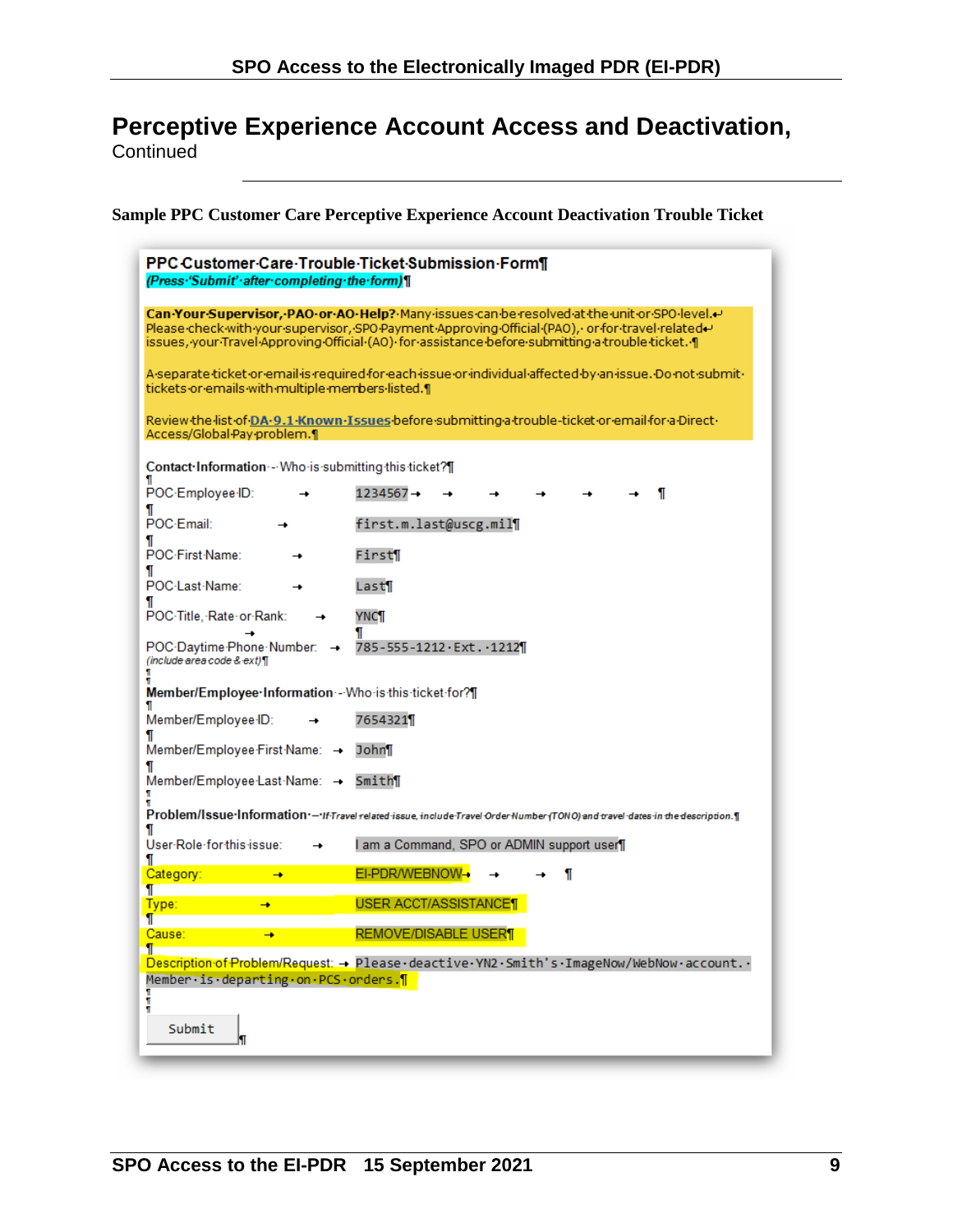Continued

**Sample PPC Customer Care Password Reset and Perceptive Experience Error Trouble Ticket** 

| PPC Customer Care Trouble Ticket Submission Form<br>(Press 'Submit' after completing the form)                                                                                                                                                                                                 |                                                                                                                              |  |  |  |
|------------------------------------------------------------------------------------------------------------------------------------------------------------------------------------------------------------------------------------------------------------------------------------------------|------------------------------------------------------------------------------------------------------------------------------|--|--|--|
| Can Your Supervisor, PAO or AO Help? Many issues can be resolved at the unit or SPO level.<br>Please check with your supervisor, SPO Payment Approving Official (PAO), or for travel related<br>issues, your Travel Approving Official (AO) for assistance before submitting a trouble ticket. |                                                                                                                              |  |  |  |
| tickets or emails with multiple members listed.                                                                                                                                                                                                                                                | A separate ticket or email is required for each issue or individual affected by an issue. Do not submit                      |  |  |  |
| Access/Global Pay problem.                                                                                                                                                                                                                                                                     | Review the list of DA 9.1 Known Issues before submitting a trouble-ticket or email for a Direct                              |  |  |  |
| Contact Information - Who is submitting this ticket?                                                                                                                                                                                                                                           |                                                                                                                              |  |  |  |
| POC Employee ID:                                                                                                                                                                                                                                                                               | 1234567                                                                                                                      |  |  |  |
| POC Email:                                                                                                                                                                                                                                                                                     | first.m.last@uscg.mil                                                                                                        |  |  |  |
| <b>POC First Name:</b>                                                                                                                                                                                                                                                                         | First                                                                                                                        |  |  |  |
| <b>POC Last Name:</b>                                                                                                                                                                                                                                                                          | Last                                                                                                                         |  |  |  |
| POC Title, Rate or Rank:                                                                                                                                                                                                                                                                       | <b>YNC</b>                                                                                                                   |  |  |  |
| POC Davtime Phone Number:<br>(include area code & ext)                                                                                                                                                                                                                                         | 785-555-1212 Ext. 1212                                                                                                       |  |  |  |
| Member/Employee Information - Who is this ticket for?                                                                                                                                                                                                                                          |                                                                                                                              |  |  |  |
| Member/Employee ID:                                                                                                                                                                                                                                                                            | 1234567                                                                                                                      |  |  |  |
| Member/Employee First Name:<br>First                                                                                                                                                                                                                                                           |                                                                                                                              |  |  |  |
| Member/Employee Last Name:                                                                                                                                                                                                                                                                     | Last                                                                                                                         |  |  |  |
|                                                                                                                                                                                                                                                                                                | Problem/Issue Information - If Travel related issue, include Travel Order Number (TONO) and travel dates in the description. |  |  |  |
| User Role for this issue:                                                                                                                                                                                                                                                                      | I am a Command, SPO or ADMIN support user                                                                                    |  |  |  |
| Category:                                                                                                                                                                                                                                                                                      | EI-PDR/WEBNOW                                                                                                                |  |  |  |
| Type:                                                                                                                                                                                                                                                                                          | USER ACCT/ASSISTANCE <del>±</del> ∣                                                                                          |  |  |  |
| Cause:                                                                                                                                                                                                                                                                                         | <b>UNLOCK USER</b>                                                                                                           |  |  |  |
| Description of Problem/Request:<br>I cannot access WebNow with my password Pleae provide<br>me with a password to login to WebNow. My user ID is 1234567                                                                                                                                       |                                                                                                                              |  |  |  |
| "cause" and explain the error or problem.                                                                                                                                                                                                                                                      | Or, (for error messages/problems - change "type to "system problem and select a                                              |  |  |  |
| "After logging into WebnNow, I receive the follwing error message (Type the exact<br>messge your are receiving."                                                                                                                                                                               |                                                                                                                              |  |  |  |
| Submit                                                                                                                                                                                                                                                                                         |                                                                                                                              |  |  |  |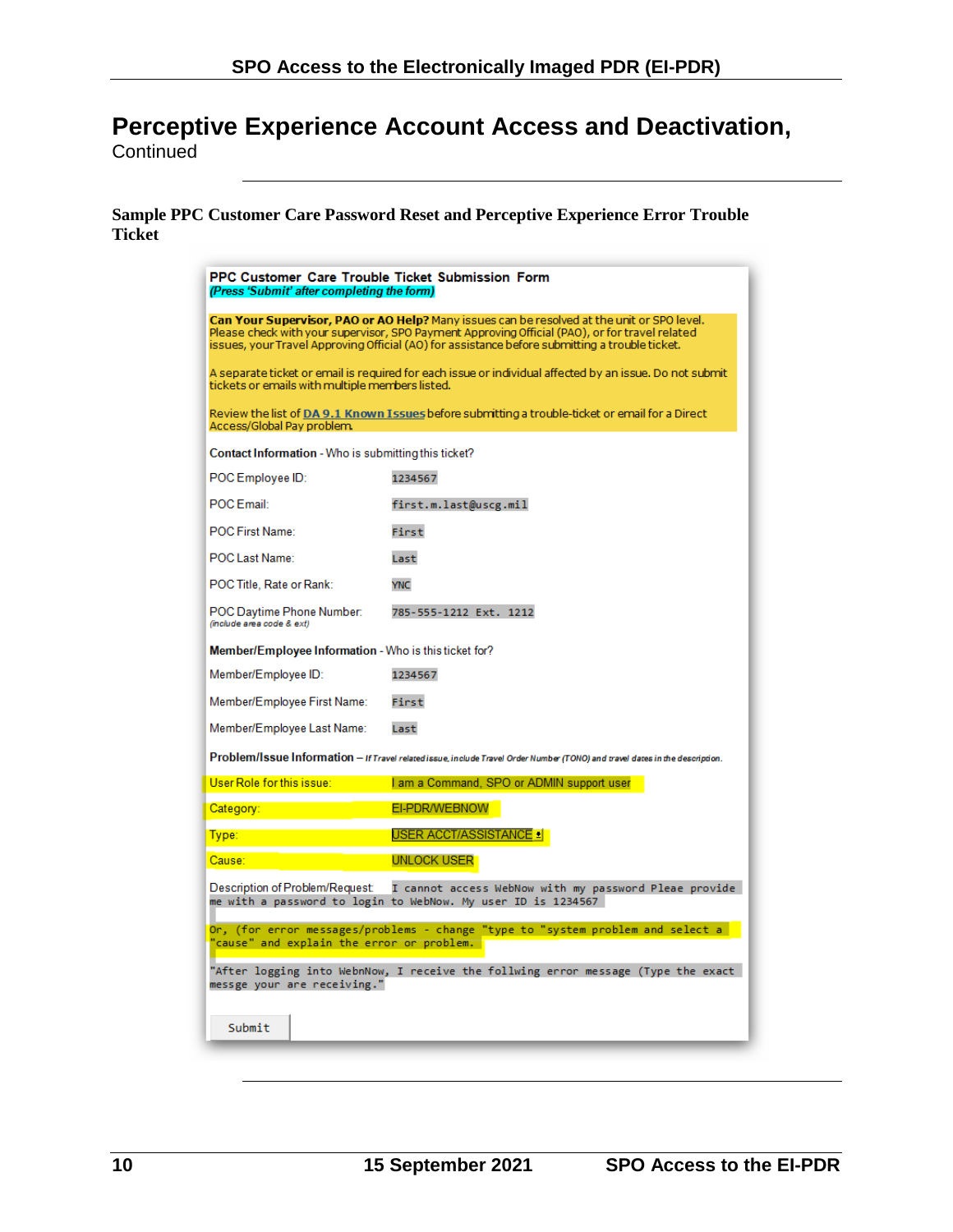## **SPO PDR Scanning and Verification Process**

<span id="page-10-0"></span>

| <b>Introduction</b>     | This section provides a Servicing Personnel Office (SPO) the criteria and<br>quality-control procedures to identify, scan, e-mail, and verify updates of<br>documents forwarded to PSC for inclusion in a member's EI-PDR.                                                                       |  |  |
|-------------------------|--------------------------------------------------------------------------------------------------------------------------------------------------------------------------------------------------------------------------------------------------------------------------------------------------|--|--|
| Reference               | (a) Military Personnel Data Records System, COMDTINST<br>M1080.10(series)                                                                                                                                                                                                                        |  |  |
| <b>Responsibilities</b> | The SPO Supervisor has oversight responsibility to ensure documents<br>contained in the SPO PDR match documents authorized for placement in the<br>Electronically Imaged (EI) PDR.                                                                                                               |  |  |
|                         | SPOs will review the EI-PDR to identify missing documents. Missing<br>documents will be scanned and forwarded to PSC-BOPS-C-MR for inclusion<br>in the EI-PDR. SPO Personnel must ensure documents sent to PSC have been<br>added to the EI-PDR within the established timelines.                |  |  |
|                         | The SPO will identify equipment capable of scanning all required documents<br>as prescribed in this process guide. If no scanner is currently available it is<br>the SPO's responsibility to procure one for this process.                                                                       |  |  |
|                         | The PSC-BOPS-C-MR Section will review documents forwarded by a SPO to<br>ensure proper format and readability prior to adding the document into the EI-<br>PDR.                                                                                                                                  |  |  |
| <b>Discussion</b>       | This section provides instructions and criteria required to identify, label, scan,<br>e-mail, and follow-up on all documents sent to PSC-BOPS-C-MR for<br>inclusion in the EI-PDR.                                                                                                               |  |  |
|                         | Familiarization with the Military PDR System COMDTINST<br>M1080.10(series) is essential to this process. There are documents kept in<br>the SPO PDR that are not required in the EI-PDR and vice versa.                                                                                          |  |  |
|                         | Consequently, any documents sent to PSC-BOPS-C-MR that are not required<br>in the EI-PDR will not be added or returned. Additionally, all documents<br>required in the EI-PDR may not be authorized in the SPO PDR, and therefore<br>may not be visible to the user at the SPO (i.e. OERS, etc). |  |  |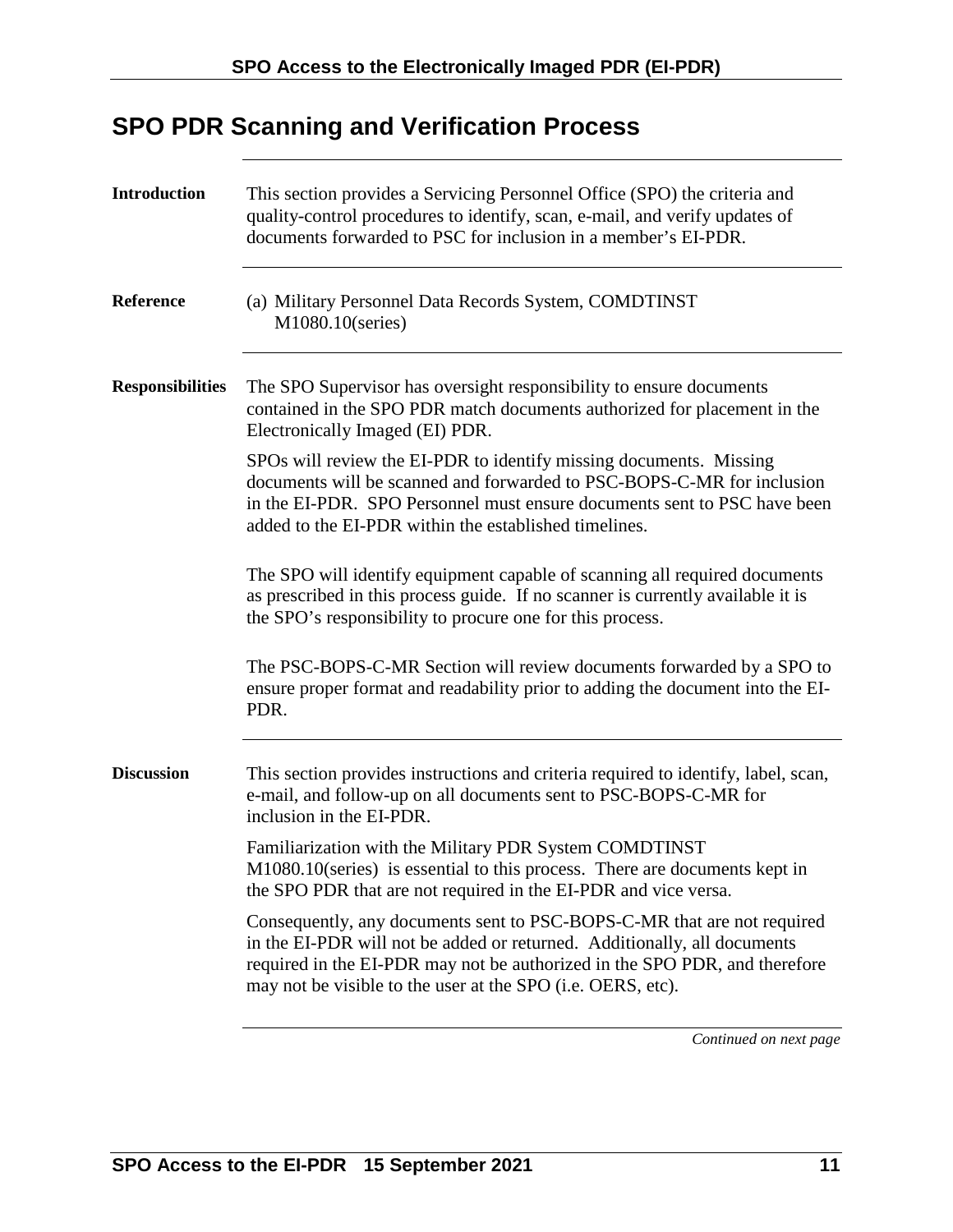## **SPO PDR Scanning and Verification Process, Continued**

### **SPO Procedures**

| <b>Ste</b>              | <b>Action</b>                                              |                                                                                                                        | <b>Remarks</b>                                                                                                                                                                                                                                                                                                                                                                                                                                                                                                                                                                                                  |  |
|-------------------------|------------------------------------------------------------|------------------------------------------------------------------------------------------------------------------------|-----------------------------------------------------------------------------------------------------------------------------------------------------------------------------------------------------------------------------------------------------------------------------------------------------------------------------------------------------------------------------------------------------------------------------------------------------------------------------------------------------------------------------------------------------------------------------------------------------------------|--|
| $\bf p$<br>$\mathbf{1}$ | Identify and<br>Label<br>Documents<br>prior to<br>Scanning |                                                                                                                        | Review COMDTINST M1080.10(series) to ensure the document is<br>authorized in the EI-PDR. The PSC-BOPS-C-MR Section constantly<br>receives unauthorized EI-PDR documents that are ultimately shredded.<br>For documents that do not contain an EMPLID, write the EMPLID on the<br>upper right hand corner of the document. All documents relating to a<br>member's dependents (e.g., birth certificates, adoption papers, etc.) must<br>contain the member's EMPLID and relationship such as EMPLID -                                                                                                            |  |
| $\overline{2}$          | Scan<br>documents                                          | <b>Criteria</b><br>One member's<br>record per<br>scanned file<br>Adobe (.pdf)<br>format<br>Less than<br>10MB file size | Spouse, EMPLID - Child, or EMPLID - Parent.<br>The below criteria applies to scanned documents:<br><b>Description</b><br>Multiple documents for the same member are<br>allowed. Do not include documents for more<br>than one member per .pdf file. The scanned file<br>name will be the member's EMPLID (e.g.,<br>"1234567.pdf").<br>This is the required format for documents to<br>ensure they can be opened by PSC-BOPS-C-<br>MR. The Adobe documents must be legible<br>and of good quality.<br>Ensure e-mail attachments are less than 10<br>megabytes (MB). E-mails exceeding 10MBs<br>will not be sent. |  |
| 3                       |                                                            | this message" prior to sending.                                                                                        | A sample forwarding e-mail is shown on page X-4-14.<br>Read receipt of the forwarding e-mail is strongly encouraged. To request<br>a read receipt, check box under Options for "Request a read receipt for<br>Do not encrypt the message. Encrypted emails cannot be opened once<br>delivered to the PSC folder. Per DHS and Coast Guard Policy, PII<br>information which is considered "Sensitive But Unclassified" (SBU)<br>requires no special handling (encryption/password protection) when sent<br>from/to "uscg.mil" or "dhs.gov" addresses.                                                             |  |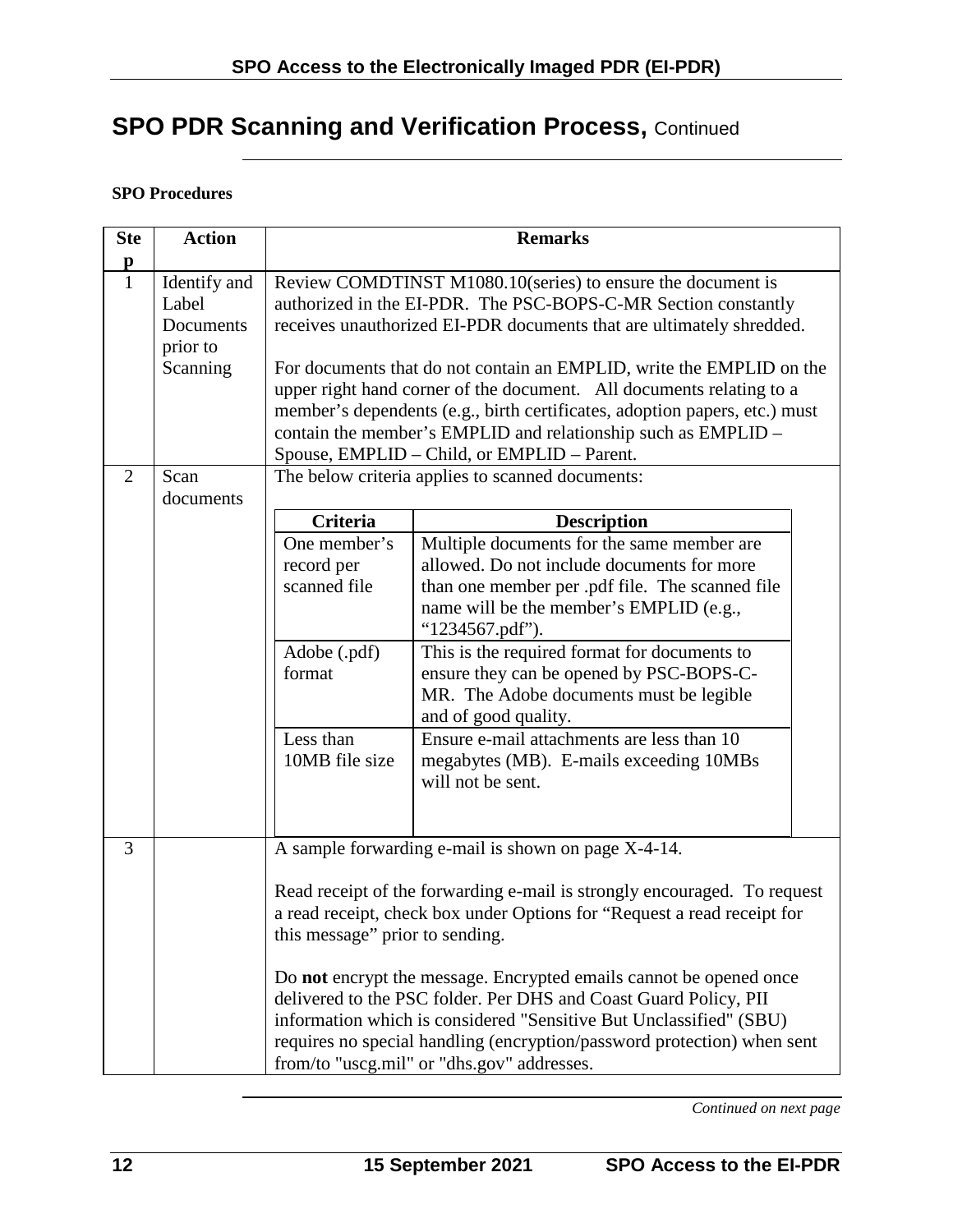## **SPO PDR Scanning and Verification Process, Continued**

### **SPO Procedures (continued)**

| <b>Ste</b>     | <b>Action</b>                                               | <b>Remarks</b>                                                                                                                                                                                                                                                                                                                                                                                                                                                                                                                                                                                                                             |
|----------------|-------------------------------------------------------------|--------------------------------------------------------------------------------------------------------------------------------------------------------------------------------------------------------------------------------------------------------------------------------------------------------------------------------------------------------------------------------------------------------------------------------------------------------------------------------------------------------------------------------------------------------------------------------------------------------------------------------------------|
| $\mathbf{p}$   |                                                             |                                                                                                                                                                                                                                                                                                                                                                                                                                                                                                                                                                                                                                            |
| $\overline{4}$ | Save<br>forwarding<br>e-mail to<br>file tracking<br>folder. | Each SPO shall create a centralized "public e-mail" folder to store e-mails<br>sent to the PSC-BOPS-C-MR. You will need to submit a help ticket to<br>your local ESU/ESD IT helpdesk to have this done.<br>The ARL-PF-CGPSC-BOPS-MR-SPO_Support public e-mail folder is a<br>good example of a "public folder e-mail name". A sample e-mail to PSC-                                                                                                                                                                                                                                                                                        |
|                |                                                             | BOPS-C-MR with attachments is shown on the next page.                                                                                                                                                                                                                                                                                                                                                                                                                                                                                                                                                                                      |
| 5              | Verify<br>documents<br>were filed in<br>member's<br>EI-PDR  | After 14 days, the SPO must verify that documents forwarded to the PSC-<br>BOPS-C-MR Section are filed in the member's EI-PDR. This action<br>requires comparing e-mails and Adobe files stored in the SPO central<br>folder to EI-PDR contents. (See "SPO Perceptive Experience User<br>Guide" for information on how to access/use Perceptive Experience).<br>Sorting documents in Perceptive Experience by the "Date Created" is a<br>good method for doing your comparison. This will move the most<br>recently added documents to the top.<br>Purge your SPO public e-mail folder contents upon verification of EI-<br>PDR inclusion. |
| 6              | Contact the<br>PSC-BOPS-<br>$C-MR$<br>Section as<br>needed  | If 14 days have passed and documents are discovered not properly filed in<br>a member's EI-PDR as part of the verification process above, send an e-<br>mail to the PSC-BOPS-C-MR Section Chief,<br>michael.r.lemorie@uscg.mil, with a list of documents sent but not filed.                                                                                                                                                                                                                                                                                                                                                               |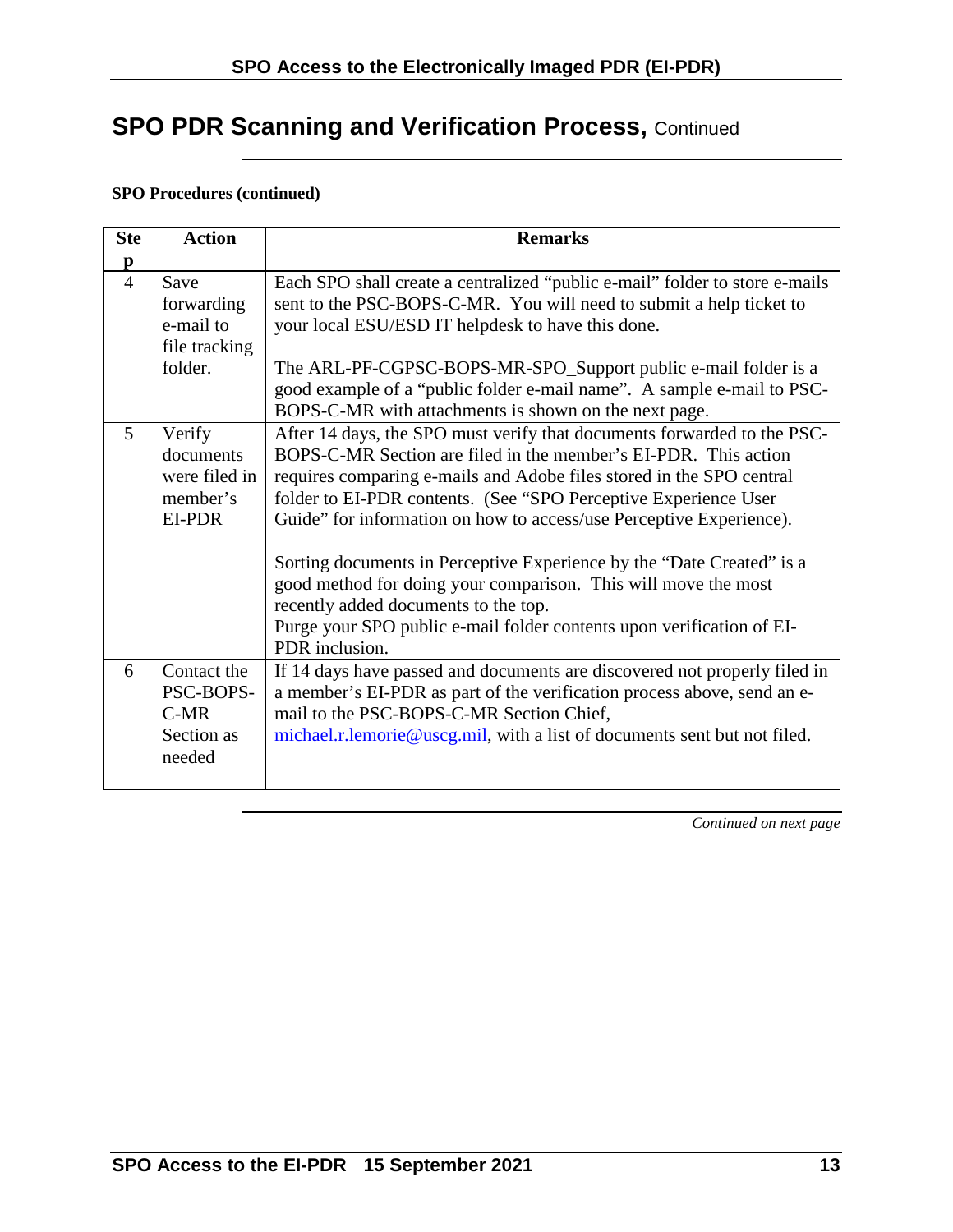## **SPO PDR Scanning and Verification Process, Continued**

**Sample SPO EI-PDR Forwarding E-mail**

| PDR DOCUMENTS FROM SPO XYZ - Message                                          | <b>UNCLASSIFIED</b>             | $\Box$ e                       |
|-------------------------------------------------------------------------------|---------------------------------|--------------------------------|
| File Edit View Insert Format Tools Table Window Help                          |                                 | Type a question for help       |
| El Send   A<br>ARL-CGPSC-BOPS-MR-SPO_Support<br>№ То                          | $-33 - 2$<br>tions - Plain Text |                                |
| <b>EE</b> Cc<br>YOUR_PUBLIC-FOLDER_NAME                                       |                                 |                                |
| PDR DOCUMENTS FROM SPO XYZ<br>Subject:                                        |                                 |                                |
| [ 2345678.pdf (10 KB); [ 1234567.pdf (11 KB); [ 1987654.pdf (10 KB)<br>Attach |                                 | <b>III</b> Attachment Options. |
| <b>B B</b> Courier New<br>$H \oplus K$                                        |                                 |                                |
| Files sent form EMPLIDS:                                                      |                                 |                                |
| 1234567<br>2345678                                                            |                                 |                                |
| 1987654                                                                       |                                 |                                |
| Respectfully,                                                                 |                                 |                                |
| YN3 I.M. Good                                                                 |                                 |                                |
| SPO XYZ<br>District 99                                                        |                                 |                                |
| Phone: 202-555-1212                                                           |                                 |                                |
|                                                                               |                                 |                                |
|                                                                               |                                 |                                |
|                                                                               |                                 |                                |
|                                                                               |                                 |                                |
|                                                                               |                                 |                                |
|                                                                               |                                 |                                |
|                                                                               |                                 |                                |
|                                                                               |                                 |                                |
|                                                                               |                                 |                                |
|                                                                               |                                 |                                |
|                                                                               |                                 |                                |
|                                                                               |                                 |                                |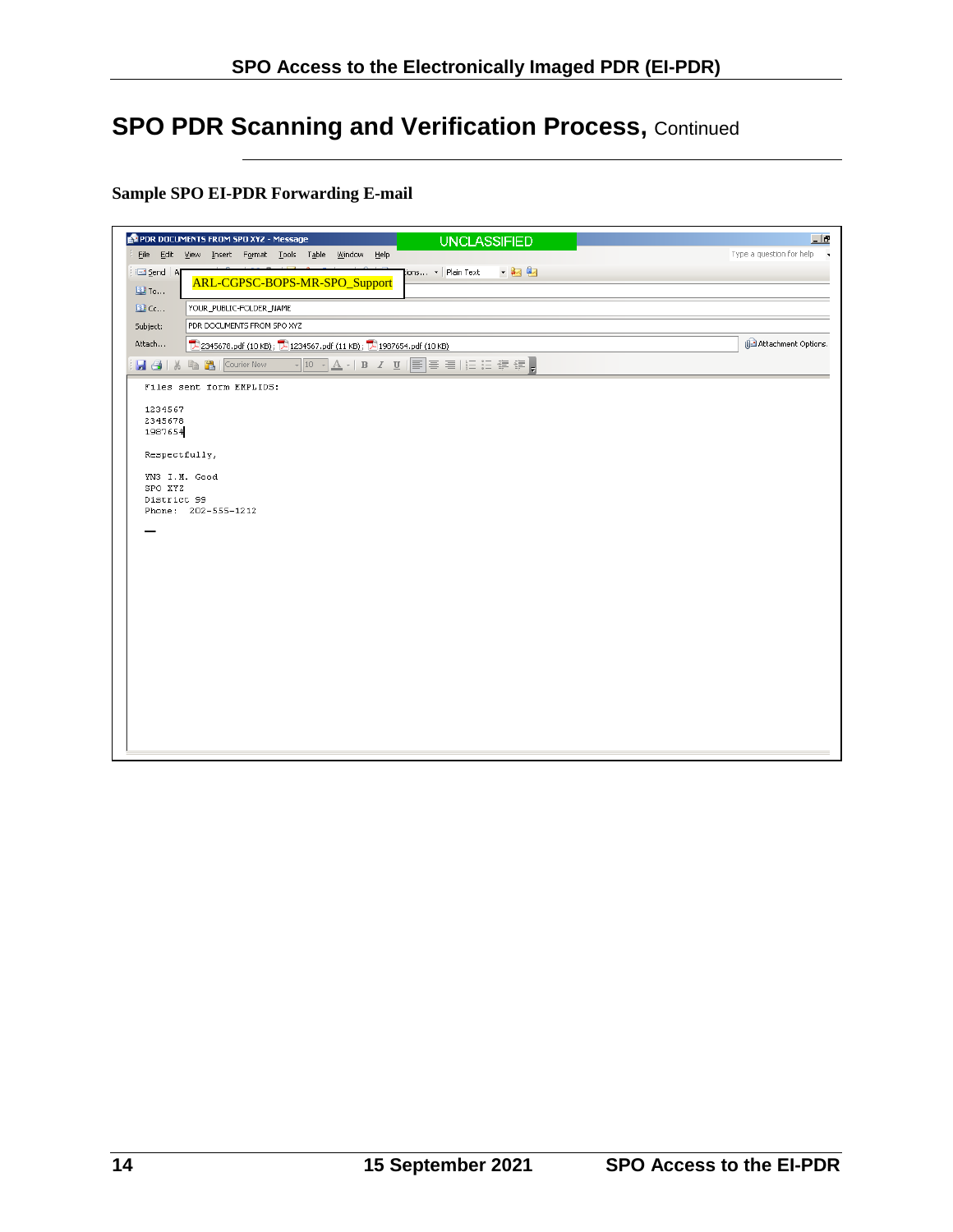## **SPO Access to Perceptive Experience PDRs**

### **Overview**

| <b>Introduction</b>                             | This guide provides a Servicing Personnel Office (SPO) the information<br>and procedures necessary to access, view, print, and export EI-PDR<br>documents using Direct Access (DA) and Perceptive Experience<br>(perceptive).                                                                                                                                                                                                                                                                    |                 |  |  |
|-------------------------------------------------|--------------------------------------------------------------------------------------------------------------------------------------------------------------------------------------------------------------------------------------------------------------------------------------------------------------------------------------------------------------------------------------------------------------------------------------------------------------------------------------------------|-----------------|--|--|
| <b>Prerequisites</b><br>for Using<br>perceptive | The following items are required to access perceptive records:<br>• A perceptive account with User ID and password<br>$\bullet$ A DA account with the role(s) for accessing perceptive<br>• Access to the Coast Guard's Data Network                                                                                                                                                                                                                                                             |                 |  |  |
|                                                 | <b>NOTE:</b> If you do not have the above access, you need to submit a CG-<br>7421D form (You MUST read all of the instructions on the form) and<br>make sure it is submitted to Customer Care.                                                                                                                                                                                                                                                                                                  |                 |  |  |
| <b>Information</b>                              | The purpose of a perceptive account is for "official business only" which is<br>to comply with COMDTINST M1080.10 (series). The SPO cannot provide<br>a complete copy of a member's record due to their limited "read only"<br>access. However, members can still obtain a copy of their EI-PDR from<br>PSC-BOPS-C-MR via this link: http://www.dcms.uscg.mil/Our-<br>Organization/Assistant-Commandant-for-Human-Resources-CG-<br>1/Personnel-Service-Center-PSC/BOPS/PSC-BOPS-C/PSC-BOPS-C-MR/ |                 |  |  |
|                                                 | This icon can be clicked at any time to get back to Documents.                                                                                                                                                                                                                                                                                                                                                                                                                                   |                 |  |  |
| <b>Contents</b>                                 |                                                                                                                                                                                                                                                                                                                                                                                                                                                                                                  |                 |  |  |
|                                                 | <b>Topic</b>                                                                                                                                                                                                                                                                                                                                                                                                                                                                                     | <b>See Page</b> |  |  |
|                                                 | <b>Accessing Perceptive Documents</b>                                                                                                                                                                                                                                                                                                                                                                                                                                                            | 16              |  |  |
|                                                 | <b>Printing Perceptive Records</b>                                                                                                                                                                                                                                                                                                                                                                                                                                                               | 20              |  |  |

To [Print Multiple Documents](#page-22-0) 23 [Exporting Records from Perspective](#page-25-0) 26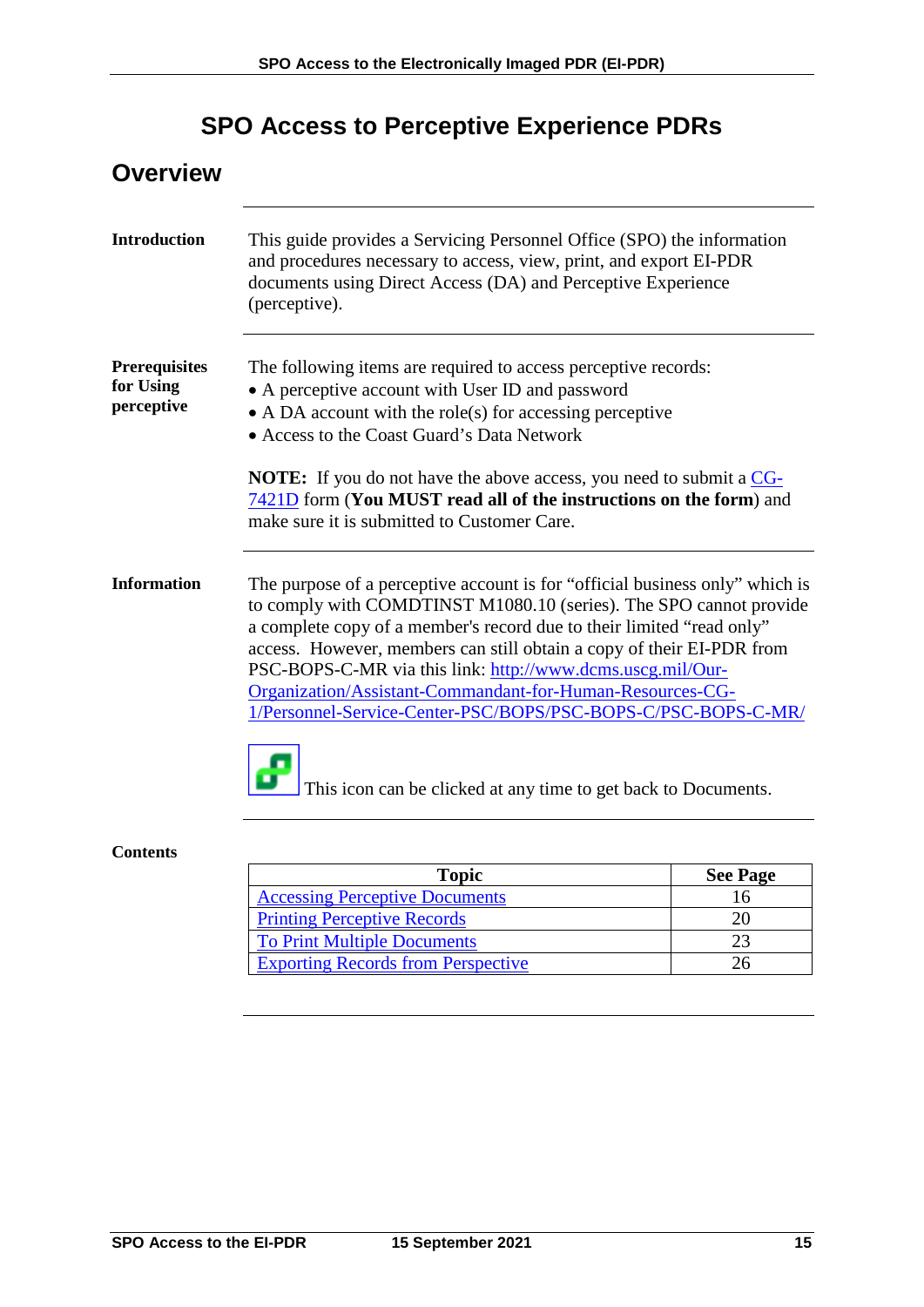## <span id="page-15-0"></span>**Accessing Perceptive Documents**

**Introduction** This section provides the procedures for accessing and viewing documents in Perceptive Experience via Direct Access (DA).

**Procedures** See below.

| <b>Step</b>             |                                                                                                 |                                   | <b>Action</b> |  |  |  |  |
|-------------------------|-------------------------------------------------------------------------------------------------|-----------------------------------|---------------|--|--|--|--|
| 1                       | Login to DA with your User ID and Password at https://hcm.direct-                               |                                   |               |  |  |  |  |
|                         | access.uscg.mil/psp/HCPRD/EMPLOYEE/HRMS/?cmd=logout.                                            |                                   |               |  |  |  |  |
|                         |                                                                                                 |                                   |               |  |  |  |  |
| $\overline{2}$          | Select the Member Info Report link in the Self Service for Commands                             |                                   |               |  |  |  |  |
|                         | Pagelet.                                                                                        |                                   |               |  |  |  |  |
|                         | <b>Self Service for Commands</b>                                                                |                                   | 章マ            |  |  |  |  |
|                         | <b>Reports</b><br>Positions at a<br>Department                                                  | Use<br><b>Command Information</b> |               |  |  |  |  |
|                         | Member All Duty<br>Report                                                                       |                                   |               |  |  |  |  |
|                         | Member Info Report<br>PDE by Dept                                                               |                                   |               |  |  |  |  |
|                         |                                                                                                 |                                   |               |  |  |  |  |
|                         | SWE Profile Letter by<br>Dept                                                                   |                                   |               |  |  |  |  |
|                         | SWE Profile Letter by<br>Member                                                                 |                                   |               |  |  |  |  |
|                         | <b>SWE PDE</b>                                                                                  |                                   |               |  |  |  |  |
|                         | Department Role Query<br>- PPC                                                                  |                                   |               |  |  |  |  |
|                         | Department Role Query<br>- Field                                                                |                                   |               |  |  |  |  |
|                         | 1 More                                                                                          |                                   |               |  |  |  |  |
| $\overline{\mathbf{3}}$ |                                                                                                 |                                   |               |  |  |  |  |
|                         | Enter the members EMPL ID and hit Enter or Tab on the keyboard to display<br>the member's name. |                                   |               |  |  |  |  |
|                         |                                                                                                 |                                   |               |  |  |  |  |
|                         | <b>CG Member Info Report</b>                                                                    |                                   |               |  |  |  |  |
|                         | 1234567<br>Empl ID:                                                                             |                                   |               |  |  |  |  |
|                         | 0Q<br>Empl Record:                                                                              |                                   |               |  |  |  |  |
|                         | Create Report                                                                                   |                                   |               |  |  |  |  |
|                         |                                                                                                 |                                   |               |  |  |  |  |
|                         | <b>SPO IPDR</b>                                                                                 | <b>Docs</b>                       |               |  |  |  |  |
|                         |                                                                                                 |                                   |               |  |  |  |  |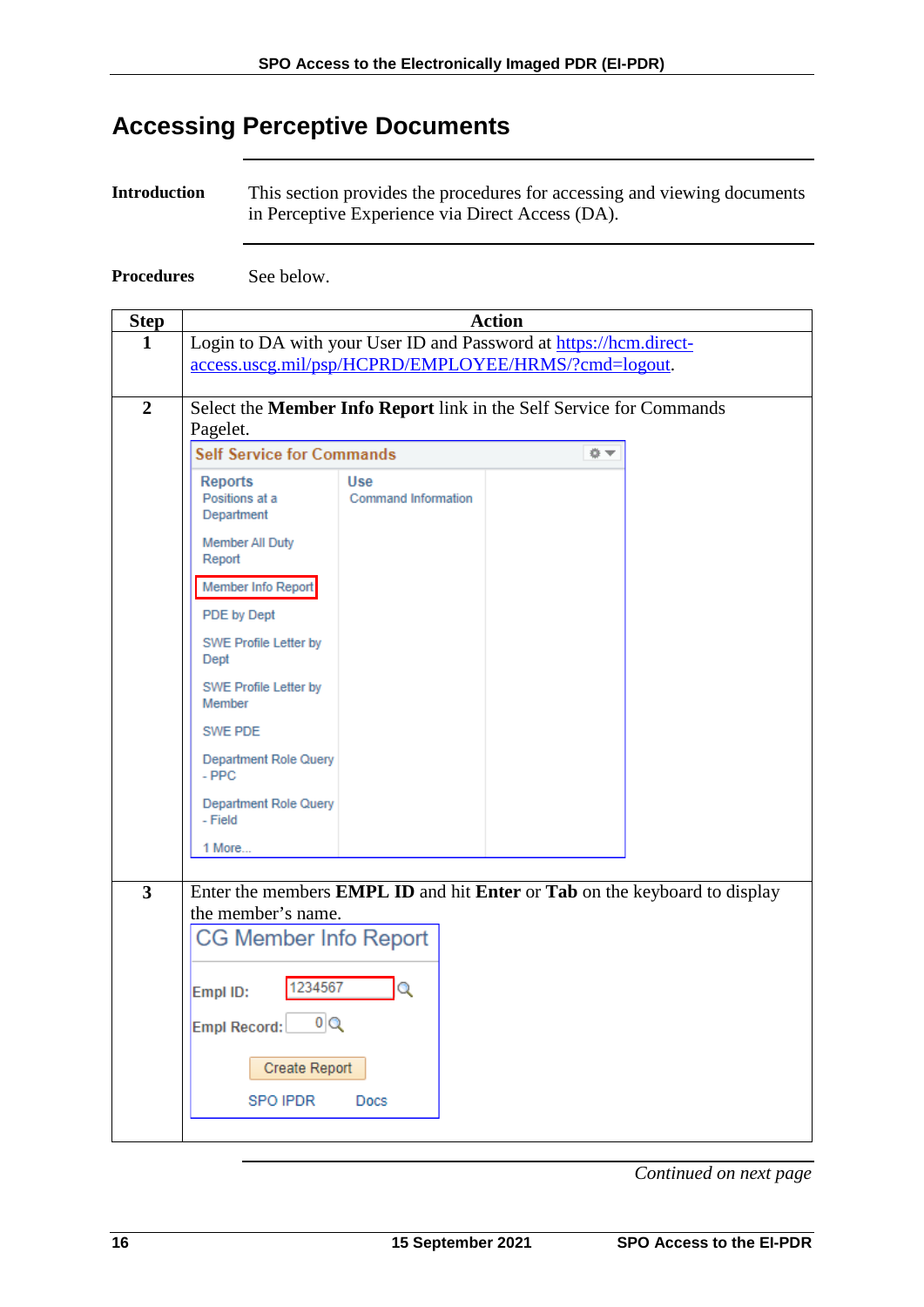## **Accessing Perceptive Documents, Continued**

### **Procedures**,

continued

| <b>Step</b> | <b>Action</b>                                                                           |
|-------------|-----------------------------------------------------------------------------------------|
| 4           | The member's name will display to the right of the Empl ID. Click on the SPO            |
|             | <b>IPDR</b> link to launch the Perceptive application.                                  |
|             | <b>CG Member Info Report</b>                                                            |
|             |                                                                                         |
|             | 7654321<br><b>Q</b> Simpson, Lisa M<br>Empl ID:                                         |
|             |                                                                                         |
|             | 0 Q <br><b>Empl Record:</b>                                                             |
|             |                                                                                         |
|             | Create Report                                                                           |
|             | SPO IPDR<br><b>Docs</b>                                                                 |
|             |                                                                                         |
| 5           | A new window will display with the Perceptive login screen. Enter your <b>Empl ID</b>   |
|             | and Password and click Connect.                                                         |
|             |                                                                                         |
|             | <b>NOTE 1:</b> It may take a while to load initially.                                   |
|             | <b>NOTE 2:</b> Currently Internet Explorer and Edge work to navigate to Perceptive.     |
|             | <b>NOTE 3:</b> To log in directly to Perceptive use this link: https://imgprd01.direct- |
|             | access.uscg.mil/experience                                                              |
|             |                                                                                         |
|             |                                                                                         |
|             |                                                                                         |
|             |                                                                                         |
|             |                                                                                         |
|             |                                                                                         |
|             | perceptive                                                                              |
|             |                                                                                         |
|             |                                                                                         |
|             |                                                                                         |
|             | 1234567                                                                                 |
|             |                                                                                         |
|             |                                                                                         |
|             |                                                                                         |
|             | <b>Connect</b>                                                                          |
|             |                                                                                         |
|             |                                                                                         |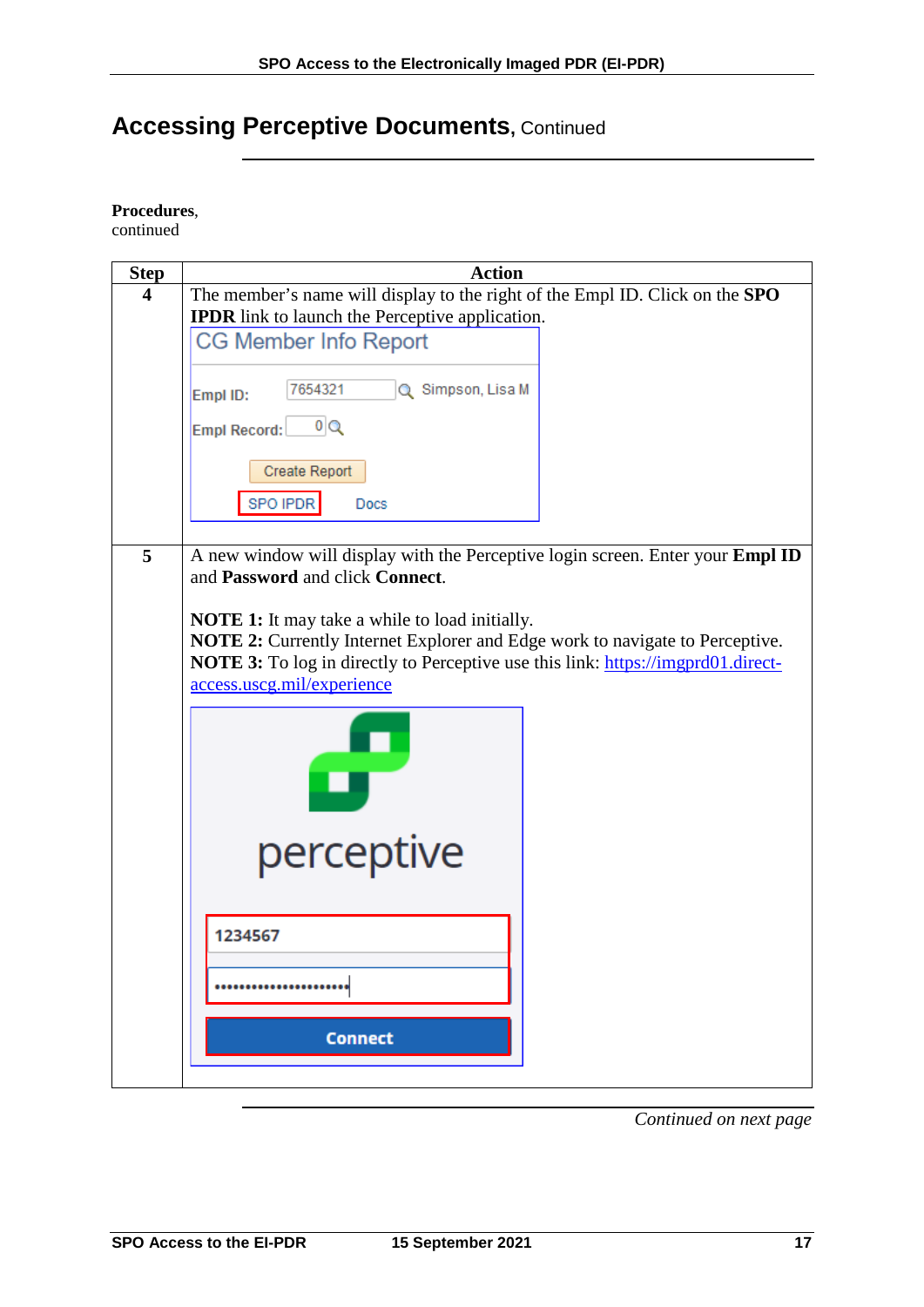## **Accessing Perceptive Documents, Continued**

### **Procedures**,

continued

| <b>Step</b> |                |                           |               |                                         |                             |             | Action        |                       |                                                                                                                                                                           |     |
|-------------|----------------|---------------------------|---------------|-----------------------------------------|-----------------------------|-------------|---------------|-----------------------|---------------------------------------------------------------------------------------------------------------------------------------------------------------------------|-----|
| 6           |                | checked).                 |               | clicking on the <b>column headers</b> . |                             |             |               |                       | A list of all the documents for that member will display. The list may be sorted by<br>Click on the appropriate <b>Document</b> line (the check box will automatically be |     |
|             |                | <b>Q ii</b> Drawer EMPLID |               | $\overline{ }$<br>EFFDT YYYY-MM         | <b>NAME</b>                 | Form Number | DOC TYPE      | Pages Created         | Created By Workflow Queue File Type                                                                                                                                       |     |
|             |                | HR DC                     | 7654321       | 2016-04-13                              | SIMPSON, LISA MARIE CG-3307 |             | <b>ADMIN</b>  | 9/1/2016 11:55 AM     | 2345678                                                                                                                                                                   | tif |
|             |                | HR DC                     | 7654321       | 2015-12-31                              | SIMPSON, LISA MARIE CG-3307 |             | <b>ADMIN</b>  | 8/26/2016 7:34 AM     | 1234567                                                                                                                                                                   | tif |
|             |                | HR DC                     | 7654321       | 2015-12-19                              | SIMPSON USA MARIE (G-3307   |             | <b>ADMIN</b>  | 8/26/2016 7:33 AM     | 1234567                                                                                                                                                                   | tίf |
|             | $\overline{a}$ | HR DC                     | 7654321       | 2015-06-04                              | SIMPSON, LISA MARIE CG-3307 |             | <b>ADMIN</b>  | 6/18/2015 3:29 AM     | 1234567                                                                                                                                                                   | tif |
|             |                | HR DC                     | 7654321       | 2015-06-03                              | SIMPSON, LISA MARIE CG-3307 |             | <b>ADMIN</b>  | 7/9/2015 2:34 AM      | 2345678                                                                                                                                                                   | tif |
|             |                | HR DC                     | 7654321       | 2015-04-13                              | SIMPSON, LISA MARIE CG-3307 |             | <b>ADMIN</b>  | 8/26/2016 7:34 AM     | 9876543                                                                                                                                                                   | tif |
|             | O              | HR DC                     | 7654321       | 2015-03-12                              | SIMPSON, LISA MARIE CG-3307 |             | ADMIN         | 3/31/2015 6:14 AM     | 2346678                                                                                                                                                                   | tif |
|             | Ω              | HR DC                     | 7654321       | 2013-03-15                              | SIMPSON, LISA MARIE         | CG-3307     | <b>ADMIN</b>  | 8/26/2016 7:33 AM     | 1234567                                                                                                                                                                   | tif |
|             |                | HR DC                     | 765432        | 2012-11-20                              | SIMPSON, LISA MARIE         | CGPSC-2020D | ADMIN NO BRD  | 7/30/2013 8:55 AM     | 1234567                                                                                                                                                                   | tif |
|             |                | <b>LID-BA</b>             | <b>BARANA</b> | 10011-01-02                             | PHIDOON LIPS MADE CRILLANAS |             | ADAMA AUG BRO | <b>BIRDINARDIZALE</b> | 721670                                                                                                                                                                    |     |
|             |                |                           |               |                                         |                             |             |               |                       |                                                                                                                                                                           |     |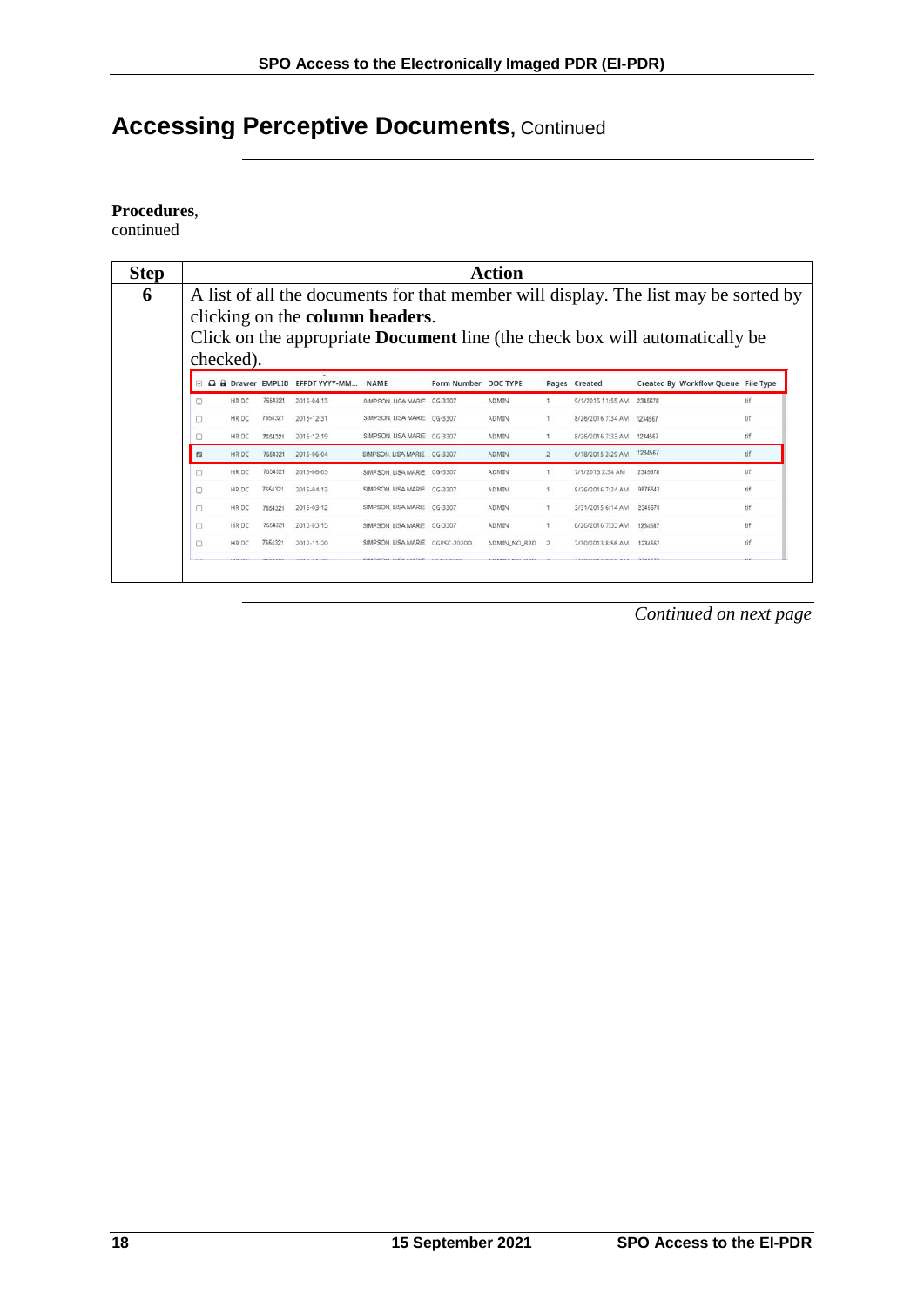## **Accessing Perceptive Documents, Continued**

### **Procedures**,

continued

| <b>Step</b> | <b>Action</b>                                                                                                                                                                                                                                                                  |                               |  |  |  |  |  |  |
|-------------|--------------------------------------------------------------------------------------------------------------------------------------------------------------------------------------------------------------------------------------------------------------------------------|-------------------------------|--|--|--|--|--|--|
| 7           | The document will be displayed.                                                                                                                                                                                                                                                |                               |  |  |  |  |  |  |
|             | From this screen, you can ONLY use these features:                                                                                                                                                                                                                             |                               |  |  |  |  |  |  |
|             | • Return arrow – To return to the full list of documents.                                                                                                                                                                                                                      |                               |  |  |  |  |  |  |
|             | • Save – To save, if the document was annotated.                                                                                                                                                                                                                               |                               |  |  |  |  |  |  |
|             | • Annotate Page – This allows for boxes, arrows, sticky notes, etc. to be added to                                                                                                                                                                                             |                               |  |  |  |  |  |  |
|             | the document and they do display on the printed document.                                                                                                                                                                                                                      |                               |  |  |  |  |  |  |
|             | • Download Document - Used to download a document and uses WinZip.                                                                                                                                                                                                             |                               |  |  |  |  |  |  |
|             | • Export to PDF - To export a document to a pdf and save it to a folder.                                                                                                                                                                                                       |                               |  |  |  |  |  |  |
|             | • Print – Opens in a new window to print the document. See Printing Perceptive                                                                                                                                                                                                 |                               |  |  |  |  |  |  |
|             | Records.                                                                                                                                                                                                                                                                       |                               |  |  |  |  |  |  |
|             | • Send Email – Opens in a new email window. The received email contains a                                                                                                                                                                                                      |                               |  |  |  |  |  |  |
|             | link to the document in Perceptive (not sure if someone w/o access to                                                                                                                                                                                                          |                               |  |  |  |  |  |  |
|             | Perceptive would be able to use the link).                                                                                                                                                                                                                                     |                               |  |  |  |  |  |  |
|             |                                                                                                                                                                                                                                                                                |                               |  |  |  |  |  |  |
|             | These other links are not used by the SPO and cause errors when clicked:                                                                                                                                                                                                       |                               |  |  |  |  |  |  |
|             | Create Task, Add Page, Delete Page, Apply Retention Hold, Version Control,                                                                                                                                                                                                     |                               |  |  |  |  |  |  |
|             | Add to Workflow, and Open in Workflow.                                                                                                                                                                                                                                         |                               |  |  |  |  |  |  |
|             | $\bullet$ > Documents                                                                                                                                                                                                                                                          |                               |  |  |  |  |  |  |
|             | ÷<br>囪<br> →<br>А т                                                                                                                                                                                                                                                            | 凸<br>≏                        |  |  |  |  |  |  |
|             |                                                                                                                                                                                                                                                                                |                               |  |  |  |  |  |  |
|             |                                                                                                                                                                                                                                                                                | DOCUMENT PROPERTIES           |  |  |  |  |  |  |
|             | <b>ADMINISTRATIVE REMARKS</b>                                                                                                                                                                                                                                                  | <b>NAME</b>                   |  |  |  |  |  |  |
|             | Intry Type: Performance and Discipline (P&D-26)<br>Reference: CG Medals and Awards Manual, COMDTINST M1650.25                                                                                                                                                                  | 301YZ6K_001R7NXVL00107Q       |  |  |  |  |  |  |
|             | Responsible Level: Unit                                                                                                                                                                                                                                                        | <b>DRAWER</b><br>HR DC        |  |  |  |  |  |  |
|             | SIPRINTTMP44182PSIPRI.<br>04JUN2015: Congratulations! In accordance with the CG Medals and Awards Manual COMDTINST M1650.25D,<br>ving completed 4 years of cumulative sea duty, you are hereby authorized to wear one 3/16th bronze star<br>TIF<br>d Guard Sea Service Ribbon. | <b>EMPLID</b>                 |  |  |  |  |  |  |
|             |                                                                                                                                                                                                                                                                                | 7654321                       |  |  |  |  |  |  |
|             | $\iota$ or<br><b>SCG</b>                                                                                                                                                                                                                                                       | FIELD <sub>2</sub>            |  |  |  |  |  |  |
|             | I acknowledge the above entry                                                                                                                                                                                                                                                  |                               |  |  |  |  |  |  |
|             |                                                                                                                                                                                                                                                                                | EFFDT YYYY-MM-DD              |  |  |  |  |  |  |
|             | ź                                                                                                                                                                                                                                                                              | 2015-06-04                    |  |  |  |  |  |  |
|             | SIPRINTTMP44182PSIPRI<br>TIF                                                                                                                                                                                                                                                   | NAME                          |  |  |  |  |  |  |
|             |                                                                                                                                                                                                                                                                                | SIMPSON, LISA MARIE           |  |  |  |  |  |  |
|             |                                                                                                                                                                                                                                                                                | <b>FORM NUMBER</b><br>CG-3307 |  |  |  |  |  |  |
|             |                                                                                                                                                                                                                                                                                | DOC TYPE                      |  |  |  |  |  |  |
|             |                                                                                                                                                                                                                                                                                | ADMIN                         |  |  |  |  |  |  |
|             |                                                                                                                                                                                                                                                                                | <b>CUSTOM PROPERTIES</b>      |  |  |  |  |  |  |
|             |                                                                                                                                                                                                                                                                                |                               |  |  |  |  |  |  |
|             | 2. NAME OF UNIT PREPARING THIS FORM<br>USCGC VALIANT (WMEC 621)                                                                                                                                                                                                                | <b>NOTES</b>                  |  |  |  |  |  |  |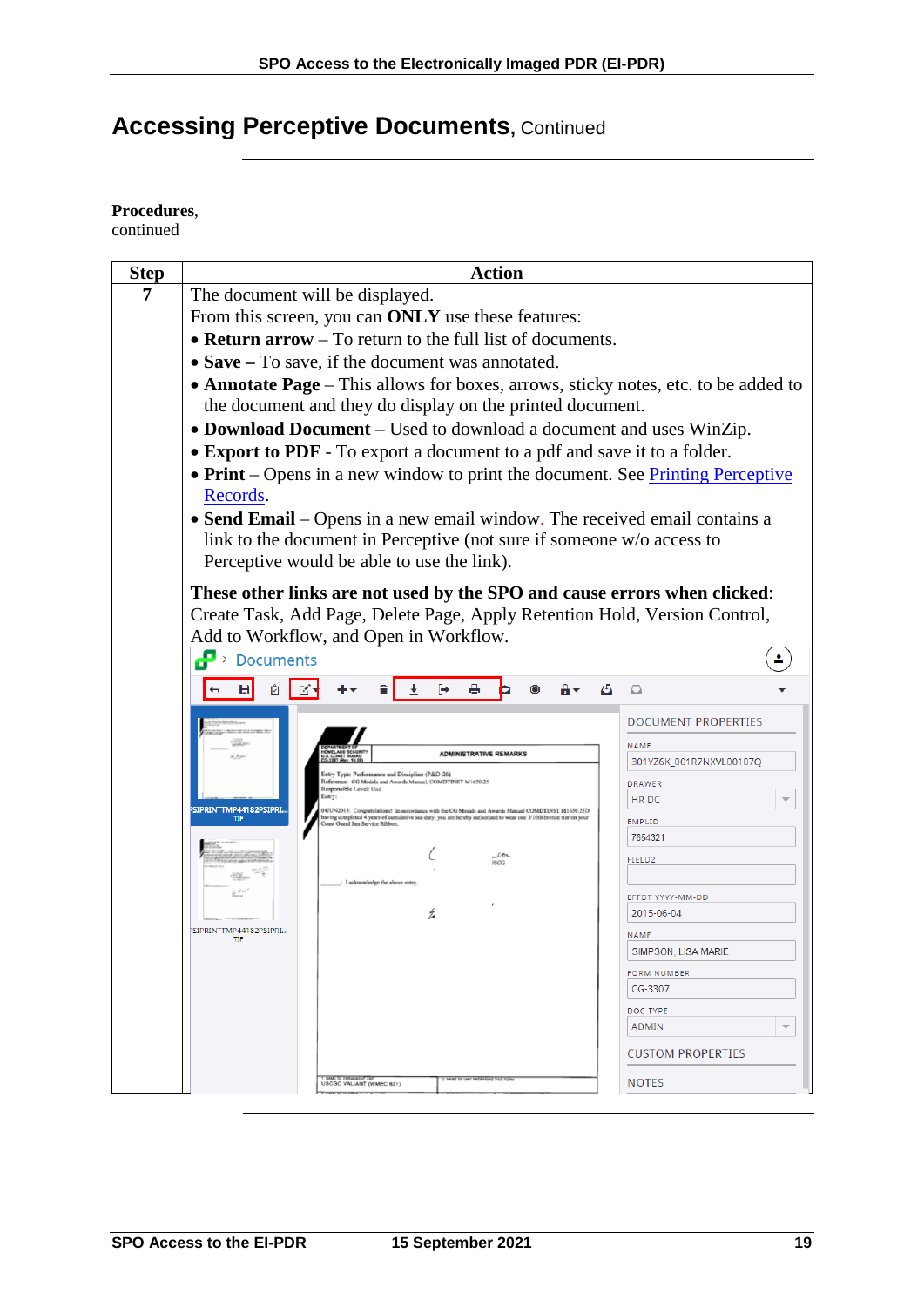## <span id="page-19-0"></span>**Printing Perceptive Records**

**Introduction** This section provides the procedures for printing a document in Perceptive.

**Procedures** See below.

| <b>Step</b>    | <b>Action</b> |           |         |                                 |                                                               |                      |                                        |                |                                                    |                                                                                                                                                                           |     |
|----------------|---------------|-----------|---------|---------------------------------|---------------------------------------------------------------|----------------------|----------------------------------------|----------------|----------------------------------------------------|---------------------------------------------------------------------------------------------------------------------------------------------------------------------------|-----|
| 1              |               |           |         |                                 | Enter your Empl ID and Password and click Connect.            |                      |                                        |                |                                                    |                                                                                                                                                                           |     |
|                |               |           |         |                                 |                                                               |                      |                                        |                |                                                    |                                                                                                                                                                           |     |
|                |               |           |         |                                 | perceptive                                                    |                      |                                        |                |                                                    |                                                                                                                                                                           |     |
|                |               | 1234567   |         |                                 |                                                               |                      |                                        |                |                                                    |                                                                                                                                                                           |     |
|                |               |           |         |                                 |                                                               |                      |                                        |                |                                                    |                                                                                                                                                                           |     |
|                |               |           |         |                                 |                                                               |                      |                                        |                |                                                    |                                                                                                                                                                           |     |
|                |               |           |         |                                 | <b>Connect</b>                                                |                      |                                        |                |                                                    |                                                                                                                                                                           |     |
| $\overline{2}$ |               |           |         |                                 |                                                               |                      |                                        |                |                                                    |                                                                                                                                                                           |     |
|                |               | checked). |         |                                 | clicking on the column headers.                               |                      |                                        |                |                                                    | A list of all the documents for that member will display. The list may be sorted by<br>Click on the appropriate <b>Document</b> line (the check box will automatically be |     |
|                | G             |           |         | A B Drawer EMPLID EFFDT YYYY-MM | <b>NAME</b>                                                   | Form Number DOC TYPE |                                        |                | Pages Created                                      | Created By Workflow Queue File Type                                                                                                                                       |     |
|                | o             | HR DC     | 7654321 | 2016-04-13                      | SIMPSON, LISA MARIE CG-3307                                   |                      | <b>ADMIN</b>                           |                | 9/1/2016 11:55 AM                                  | 2345678                                                                                                                                                                   | tif |
|                | O             | HR DC     | 7654321 | 2015-12-31                      | SIMPSON, LISA MARIE CG-3307                                   |                      | ADMIN                                  |                | 8/26/2016 7:34 AM                                  | 1234567                                                                                                                                                                   | tif |
|                | o             | HR DC     | 7654321 | 2015-12-19                      | SIMPSON, LISA MARIE CG-3307                                   |                      | ADMIN                                  | ÷              | 8/26/2016 7:33 AM 1234567                          |                                                                                                                                                                           | tif |
|                | 國             | HR DC     | 7654321 | 2015-06-04                      | SIMPSON, LISA MARIE CG-3307                                   |                      | ADMIN                                  | $\overline{2}$ | 6/18/2015 3:29 AM 1234567                          |                                                                                                                                                                           | tif |
|                | o             | HR DC     | 7654321 | 2015-06-03                      | SIMPSON, LISA MARIE CG-3307                                   |                      | ADMIN                                  | 1              | 7/9/2015 2:34 AM                                   | 2345678                                                                                                                                                                   | tif |
|                | o             | HR DC     | 7654321 | 2015-04-13                      | SIMPSON, LISA MARIE CG-3307                                   |                      | <b>ADMIN</b>                           |                | 8/26/2016 7:34 AM                                  | 9876543                                                                                                                                                                   | tif |
|                | o             | HR DC     | 7664321 | 2015-03-12                      | SIMPSON, LISA MARIE CG-3307                                   |                      | <b>ADMIN</b>                           |                | 3/31/2015 6:14 AM 2345678                          |                                                                                                                                                                           | tif |
|                | $\Box$        | HR DC     | 7654321 | 2013-03-15                      | SIMPSON, LISA MARIE CG-3307                                   |                      | ADMIN                                  |                | 8/26/2016 7:33 AM                                  | 1234567                                                                                                                                                                   | tif |
|                | o             | HR DC     | 7654321 | 2012-11-20<br>5545-44-56        | SIMPSON, LISA MARIE CGPSC-2020D<br>PRIDOOL LIDA MADE CALLANAE |                      | ADMIN_NO_BRD 2<br><b>ABANALAIR BRA</b> |                | 7/30/2013 8:56 AM<br><b>BRAINANA ALC AND ANGER</b> | 1234567                                                                                                                                                                   | tif |
|                |               |           |         |                                 |                                                               |                      |                                        |                |                                                    |                                                                                                                                                                           |     |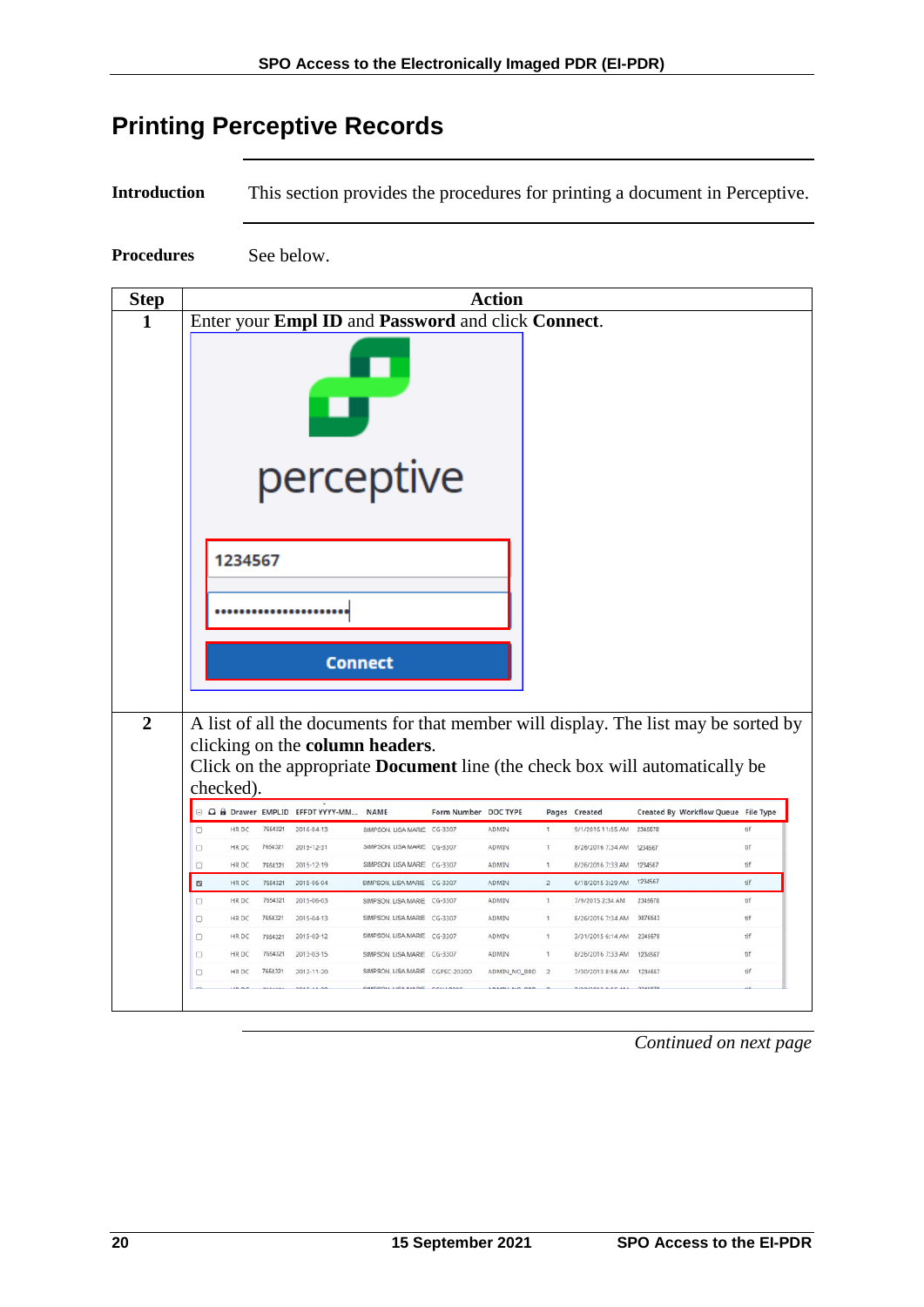### **Printing Perceptive Records, Continued**

### **Procedures**,

continued

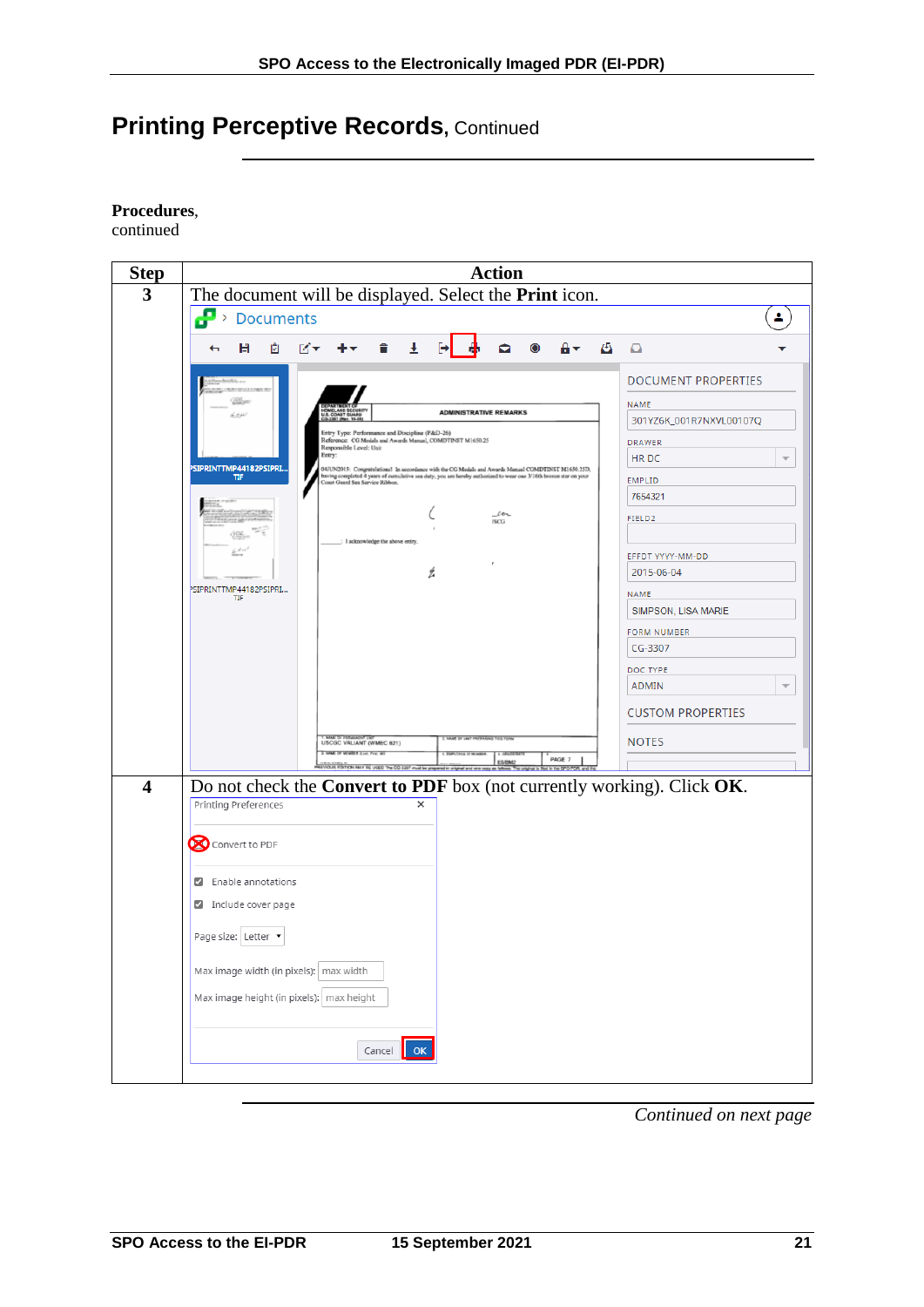## **Printing Perceptive Records, Continued**

### **Procedures**,

continued

| <b>Step</b> | <b>Action</b>                                                                                                                                                           |
|-------------|-------------------------------------------------------------------------------------------------------------------------------------------------------------------------|
| 5           | The document opens in another window. Select the printer preferences and click<br>Print. Once the document prints, the new document window will close<br>automatically. |
|             | <b>Print</b><br>×                                                                                                                                                       |
|             | General<br>Options                                                                                                                                                      |
|             | <b>Select Printer</b><br><b>FI Microsoft XPS Document Writer</b><br><b>El Send To OneNote 16</b>                                                                        |
|             | <b>I-DOneNote for Windows 10</b><br>PPCMP-CSDKON01 on ppcms-fp001                                                                                                       |
|             | $\rightarrow$<br>∢<br>Status:<br>Ready<br>Print to file<br>Preferences<br>Location:<br>Find Printer                                                                     |
|             | Comment:<br>Page Range                                                                                                                                                  |
|             | $\odot$ All<br>╣<br>Number of copies: 1<br>◯ Selection<br>Current Page<br>$\bigcirc$ Pages:<br>Collate<br>1                                                             |
|             | $\frac{1}{1}$<br>3 <sup>3</sup><br>$\overline{2}$<br>Enter either a single page number or a single<br>page range. For example, 5-12                                     |
|             | Print<br>Cancel<br>Apply                                                                                                                                                |
| 6           | Select the Back arrow to return to the full list of documents.<br>Doc                                                                                                   |
|             | 닙                                                                                                                                                                       |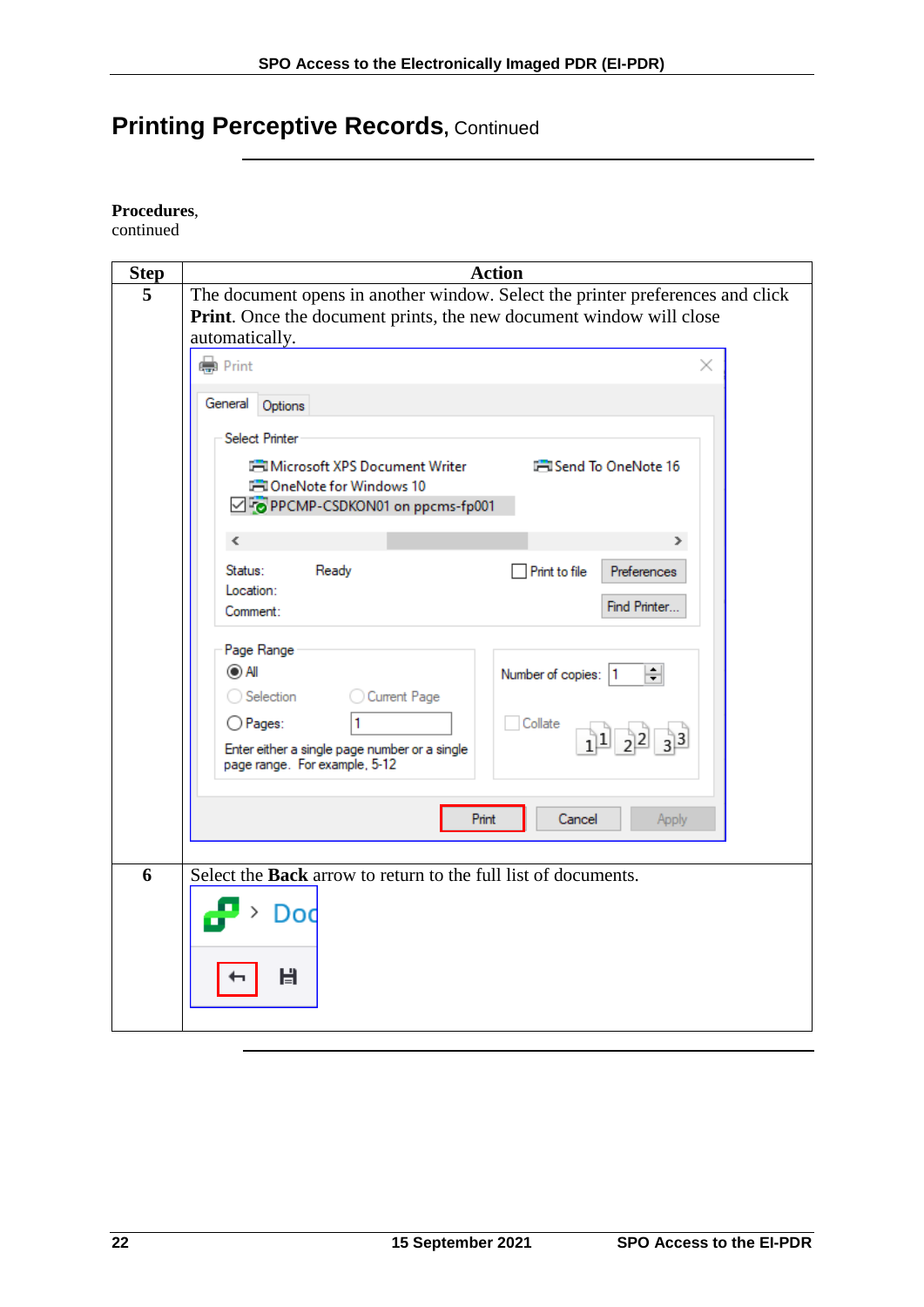### <span id="page-22-0"></span>**To Print Multiple Documents**

**Introduction** This section provides the procedures for printing multiple documents at once in Perceptive.

| <b>Procedures</b> | See below. |
|-------------------|------------|
|                   |            |

| <b>Step</b>    |                                 |         |                |                                                                                                                                                                                                                                              | <b>Action</b>               |                      |                  |                |
|----------------|---------------------------------|---------|----------------|----------------------------------------------------------------------------------------------------------------------------------------------------------------------------------------------------------------------------------------------|-----------------------------|----------------------|------------------|----------------|
| 1              |                                 |         |                | Enter your Empl ID and Password and click Connect.                                                                                                                                                                                           |                             |                      |                  |                |
|                |                                 |         |                |                                                                                                                                                                                                                                              |                             |                      |                  |                |
|                |                                 |         |                | perceptive                                                                                                                                                                                                                                   |                             |                      |                  |                |
|                |                                 | 1234567 |                |                                                                                                                                                                                                                                              |                             |                      |                  |                |
|                |                                 |         |                |                                                                                                                                                                                                                                              |                             |                      |                  |                |
|                |                                 |         | <b>Connect</b> |                                                                                                                                                                                                                                              |                             |                      |                  |                |
| $\overline{2}$ |                                 |         |                | A list of all the documents for that member will display. The list may be sorted by<br>clicking on the column headers. From your search results, select the appropriate<br><b>Documents</b> by clicking the check box next to each document. |                             |                      |                  |                |
|                | $\Box$<br>$\blacksquare$        | Drawer  | <b>EMPLID</b>  | EFFDT YYYY-MM                                                                                                                                                                                                                                | <b>NAME</b>                 | Form Number DOC TYPE |                  | Pages          |
|                | $\overline{\textbf{v}}$         | HR DC   | 7654321        | 2017-07-18                                                                                                                                                                                                                                   | SIMPSON, LISA MARIE CG-AWD  |                      | AWARD            | $\overline{2}$ |
|                | □                               | HR DC   | 7654321        | 2015-03-19                                                                                                                                                                                                                                   | SIMPSON, LISA MARIE CG-3307 |                      | <b>ADMIN</b>     | 2              |
|                | П                               | HR DC   | 7654321        | 2014-09-26                                                                                                                                                                                                                                   | SIMPSON, LISA MARIE CG-3307 |                      | ADMIN            | 1              |
|                | $\blacktriangledown$            | HR DC   | 7654321        | 2013-05-23                                                                                                                                                                                                                                   | SIMPSON, LISA MARIE CG-AWD  |                      | AWARD            | $\mathbf{1}$   |
|                | □                               | HR DC   | 7654321        | 2012-12-31                                                                                                                                                                                                                                   | SIMPSON, LISA MARIE DD-4    |                      | ACCESSION        | 3              |
|                | П                               | HR DC   | 7654321        | 2010-11-19                                                                                                                                                                                                                                   | SIMPSON, LISA MARIE         |                      | ADMIN_NO_BRD     | 4              |
|                | $\blacktriangledown$            | HR DC   | 7654321        | 2009-05-31                                                                                                                                                                                                                                   | SIMPSON, LISA MARIE         |                      | AWARD            | $\mathbf{1}$   |
|                | $\Box$                          | HR DC   | 7654321        | 2009-04-27                                                                                                                                                                                                                                   | SIMPSON, LISA MARIE         |                      | VALIDATION       | 1              |
|                | $\overline{\blacktriangledown}$ | HR DC   | 7654321        | 2008-05-15                                                                                                                                                                                                                                   | SIMPSON, LISA MARIE         |                      | AWARD            | $\mathbf{1}$   |
|                |                                 | HR DC   | 7654321        | 2007-03-13                                                                                                                                                                                                                                   | SIMPSON LISA MARIE          |                      | <b>ACCESSION</b> | 17             |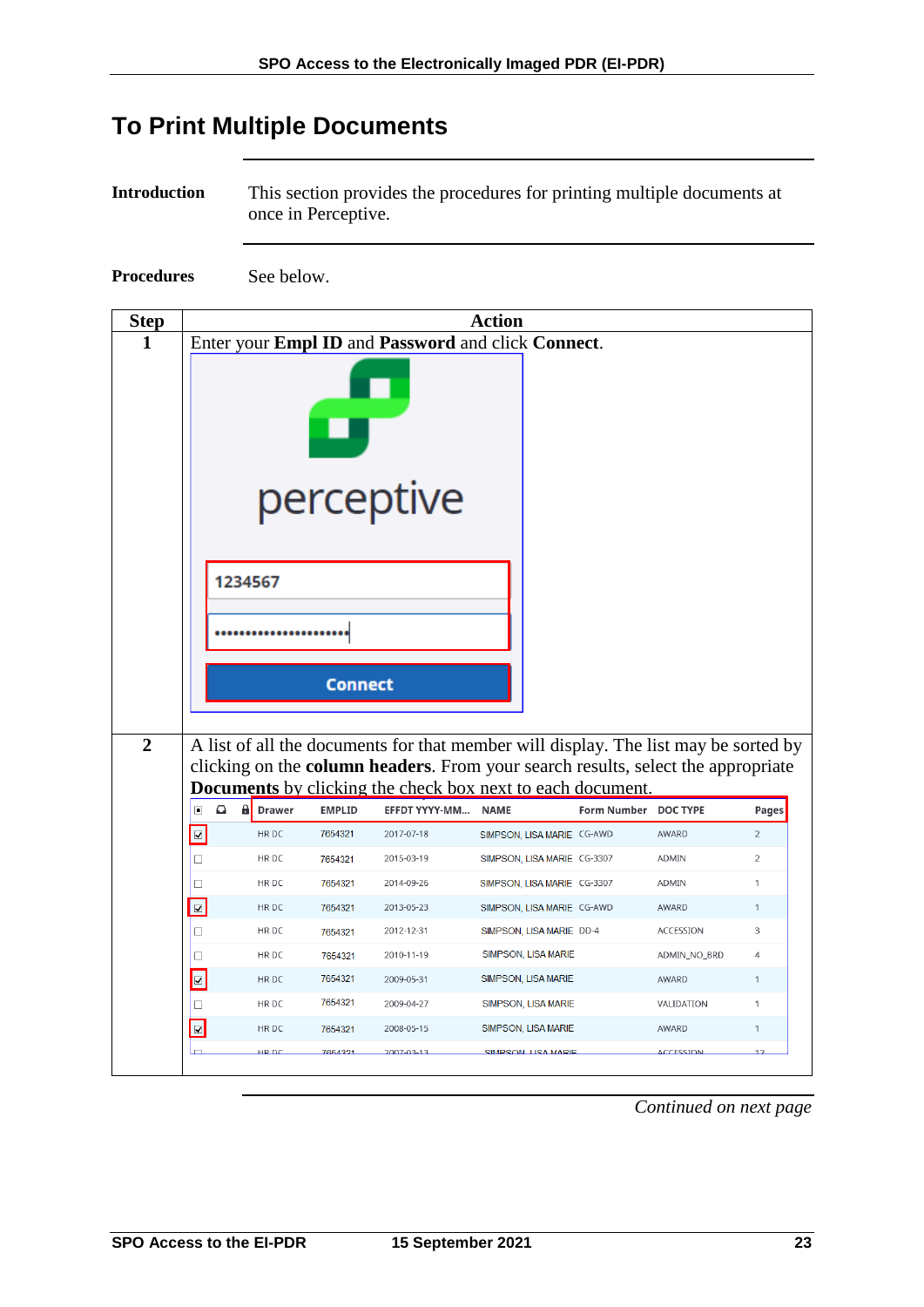## **To Print Multiple Documents,** Continued

**Procedures**,

continued

| <b>Step</b>             | <b>Action</b>                                                                                                                                  |
|-------------------------|------------------------------------------------------------------------------------------------------------------------------------------------|
| $\overline{\mathbf{3}}$ | Choose the Print Document icon.                                                                                                                |
|                         | 181 Q I<br>$\mapsto$<br>$\bullet$ in $\bullet$<br>凸<br>┧▼<br>▵                                                                                 |
| $\overline{\mathbf{3}}$ | Ensure the Convert to PDF is unchecked. Uncheck the Include cover page<br>option (this inserts a Properties page for each document). Click OK. |
|                         | Printing Preferences<br>×                                                                                                                      |
|                         | $\bm{\boxtimes}$<br>Convert to PDF                                                                                                             |
|                         | Enable annotations<br>✓                                                                                                                        |
|                         | Include cover page                                                                                                                             |
|                         | Page size: Letter $\blacktriangleright$                                                                                                        |
|                         | Max image width (in pixels):   max width                                                                                                       |
|                         | Max image height (in pixels): max height                                                                                                       |
|                         | Cancel<br>OK                                                                                                                                   |

*Continued on next page*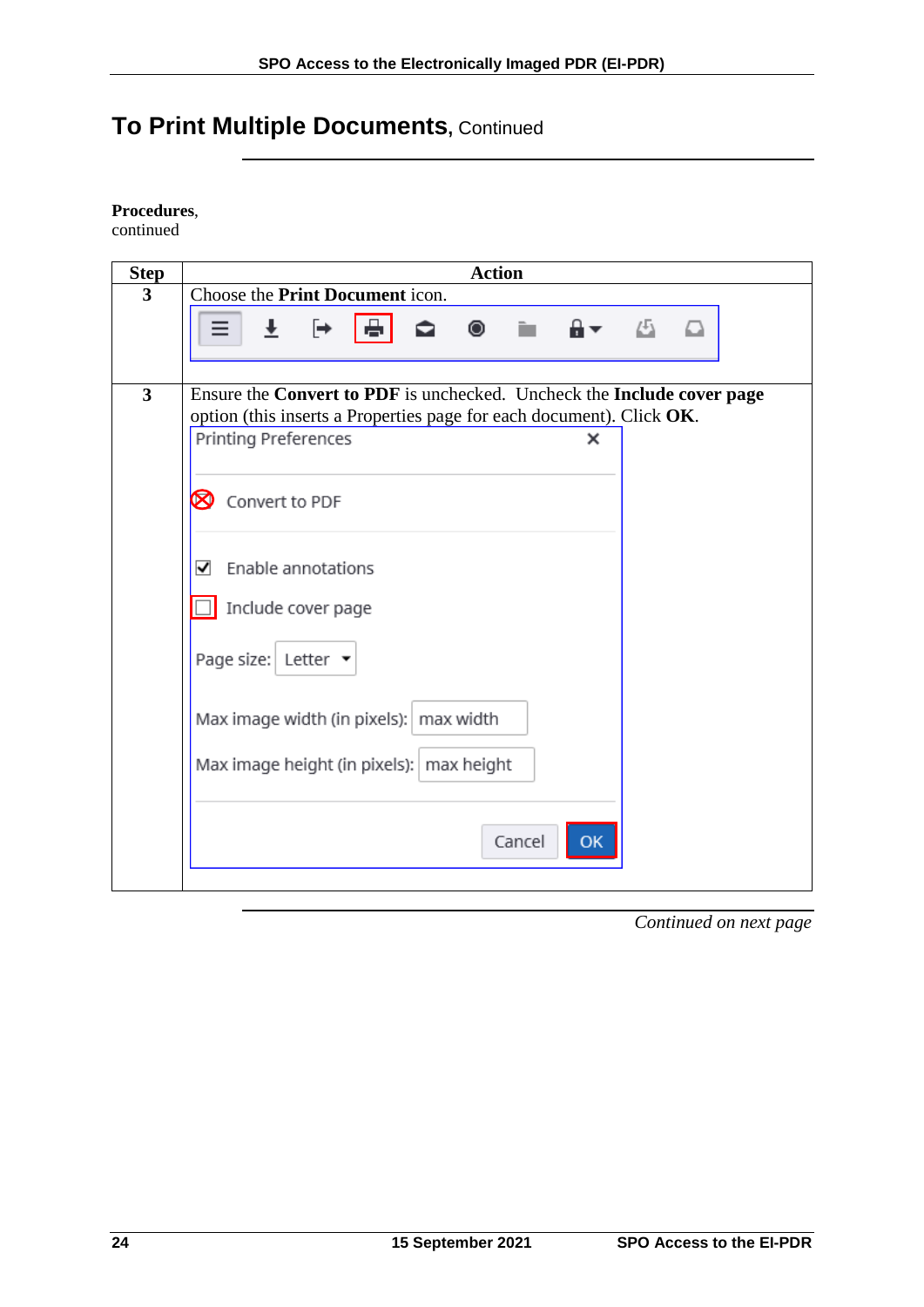## **To Print Multiple Documents,** Continued

### **Procedures**,

continued

| <b>Step</b> | <b>Action</b>                                                                                                                                                                                                                                                      |
|-------------|--------------------------------------------------------------------------------------------------------------------------------------------------------------------------------------------------------------------------------------------------------------------|
| 4           | The document(s) opens in another window. Select the printer preferences and<br>click Print. Once the document prints, the new document window will close<br>automatically.<br><b>NOTE:</b> If selecting all of the member's documents (Ctrl, A), you might get the |
|             | spinning wheel while it is loading all of the documents into the new tab.<br>Known Error – Some of the documents may not get printed.                                                                                                                              |
|             | <b>Print</b><br>×                                                                                                                                                                                                                                                  |
|             | General<br>Options                                                                                                                                                                                                                                                 |
|             | <b>Select Printer</b>                                                                                                                                                                                                                                              |
|             | <b>Fil Microsoft XPS Document Writer</b><br><b>Example 3 Send To OneNote 16</b><br><b>FilOneNote for Windows 10</b><br>PPCMP-CSDKON01 on ppcms-fp001                                                                                                               |
|             | ⋗                                                                                                                                                                                                                                                                  |
|             | Ready<br>Preferences<br>Status:<br>Print to file<br>Location:<br>Find Printer<br>Comment:                                                                                                                                                                          |
|             | Page Range<br>$^{\circledR}$ All<br>쉬<br>Number of copies: 1<br>◯ Selection<br>Current Page                                                                                                                                                                        |
|             | $\bigcirc$ Pages:<br>Collate<br>Enter either a single page number or a single<br>page range. For example, 5-12                                                                                                                                                     |
|             | Print<br>Cancel<br>Apply                                                                                                                                                                                                                                           |
|             |                                                                                                                                                                                                                                                                    |
| 6           | Select the <b>Back</b> arrow to return to the full list of documents.<br>⋋<br>Dod                                                                                                                                                                                  |
|             | 닙                                                                                                                                                                                                                                                                  |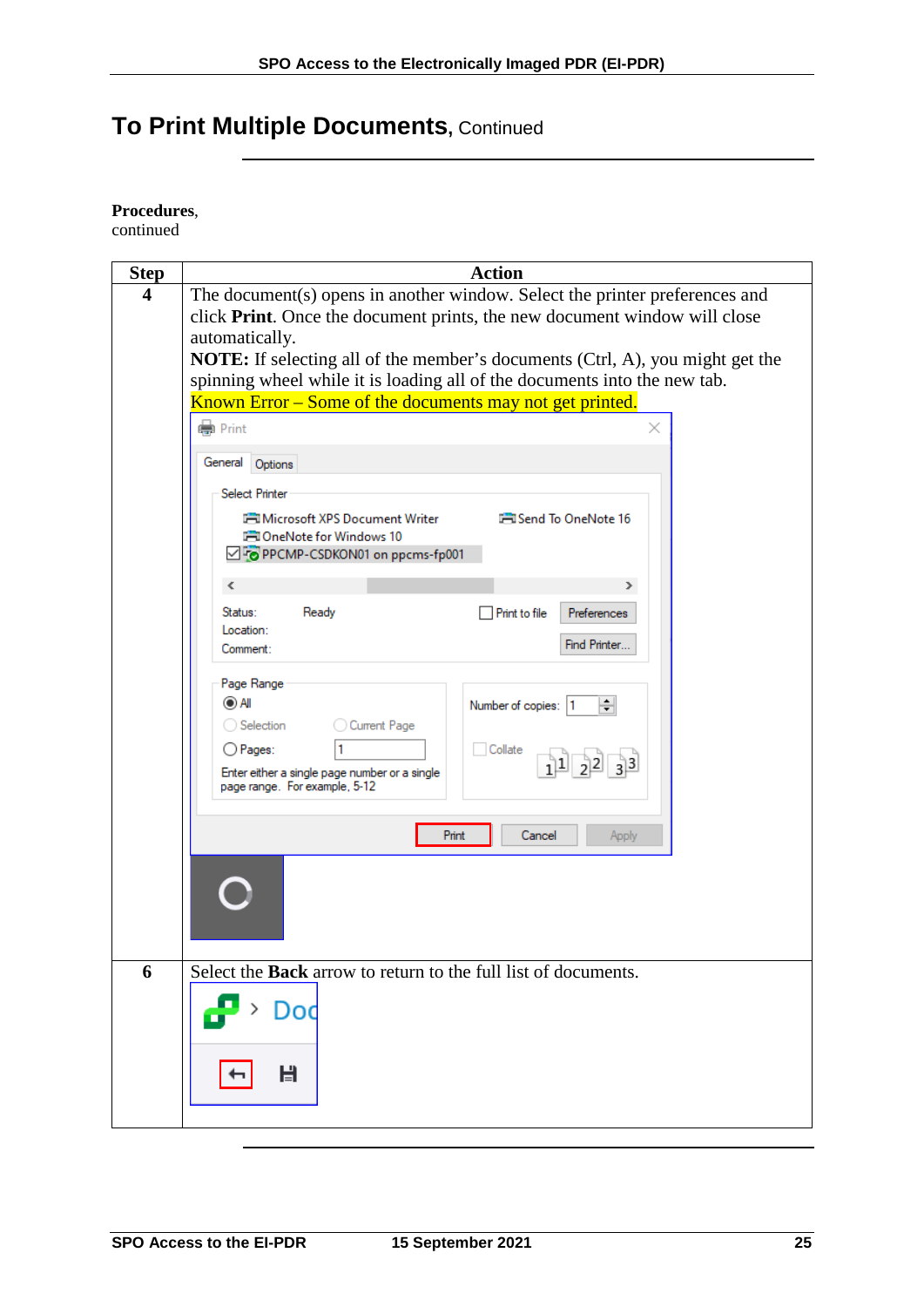## <span id="page-25-0"></span>**Exporting Records from Perspective**

**Introduction** This section provides the procedures for exporting documents out of Perspective. This can be done for one document or multiple documents.

| <b>Step</b>    | <b>Action</b>                                      |                |                    |                                 |                                                            |             |                      |                |                                        |                                                                                                                                                                          |            |
|----------------|----------------------------------------------------|----------------|--------------------|---------------------------------|------------------------------------------------------------|-------------|----------------------|----------------|----------------------------------------|--------------------------------------------------------------------------------------------------------------------------------------------------------------------------|------------|
| 1              | Enter your Empl ID and Password and click Connect. |                |                    |                                 |                                                            |             |                      |                |                                        |                                                                                                                                                                          |            |
|                |                                                    |                |                    |                                 |                                                            |             |                      |                |                                        |                                                                                                                                                                          |            |
|                |                                                    |                |                    |                                 | perceptive                                                 |             |                      |                |                                        |                                                                                                                                                                          |            |
|                |                                                    | 1234567        |                    |                                 |                                                            |             |                      |                |                                        |                                                                                                                                                                          |            |
|                |                                                    |                |                    |                                 |                                                            |             |                      |                |                                        |                                                                                                                                                                          |            |
|                |                                                    |                |                    |                                 |                                                            |             |                      |                |                                        |                                                                                                                                                                          |            |
|                |                                                    |                |                    |                                 |                                                            |             |                      |                |                                        |                                                                                                                                                                          |            |
|                |                                                    |                |                    |                                 | <b>Connect</b>                                             |             |                      |                |                                        |                                                                                                                                                                          |            |
|                |                                                    |                |                    |                                 |                                                            |             |                      |                |                                        |                                                                                                                                                                          |            |
| $\overline{2}$ |                                                    | checked).      |                    |                                 | clicking on the column headers.                            |             |                      |                |                                        | A list of all the documents for that member will display. The list may be sorted by<br>Click on the appropriate <b>Document</b> (s) (the check box will automatically be |            |
|                | $\Box$                                             |                |                    | A & Drawer EMPLID EFFDT YYYY-MM | <b>NAME</b>                                                | Form Number | DOC TYPE             |                | Pages Created                          | Created By Workflow Queue File Type                                                                                                                                      |            |
|                | $\Box$                                             | HR DC          | 7654321            | 2016-04-13                      | SIMPSON, LISA MARIE CG-3307                                |             | <b>ADMIN</b>         | 1              | 9/1/2016 11:55 AM                      | 2345678                                                                                                                                                                  | tif        |
|                | O<br>O                                             | HR DC<br>HR DC | 7654321            | 2015-12-31<br>2015-12-19        | SIMPSON, LISA MARIE CG-3307<br>SIMPSON, LISA MARIE CG-3307 |             | ADMIN<br>ADMIN       | 1              | 8/26/2016 7:34 AM<br>8/26/2016 7:33 AM | 1234567<br>1234567                                                                                                                                                       | tif<br>tif |
|                | 國                                                  | HR DC          | 7654321<br>7654321 | 2015-06-04                      | SIMPSON, LISA MARIE CG-3307                                |             | ADMIN                | $\overline{2}$ | 6/18/2015 3:29 AM                      | 1234567                                                                                                                                                                  | tif        |
|                | o                                                  | HR DC          | 7654321            | 2015-06-03                      | SIMPSON, LISA MARIE CG-3307                                |             | <b>ADMIN</b>         | 1              | 7/9/2015 2:34 AM                       | 2345678                                                                                                                                                                  | tif        |
|                | $\Box$                                             | HR DC          | 7654321            | 2015-04-13                      | SIMPSON, LISA MARIE CG-3307                                |             | ADMIN                |                | 8/26/2016 7:34 AM                      | 9876543                                                                                                                                                                  | tif        |
|                | o                                                  | HR DC          | 7654321            | 2015-03-12                      | SIMPSON, LISA MARIE CG-3307                                |             | <b>ADMIN</b>         | 1              | 3/31/2015 6:14 AM                      | 2345678                                                                                                                                                                  | tif        |
|                | $\Box$                                             | HR DC          | 7654321            | 2013-03-15                      | SIMPSON, LISA MARIE CG-3307                                |             | ADMIN                |                | 8/26/2016 7:33 AM                      | 1234567                                                                                                                                                                  | tif        |
|                | $\Box$                                             | HR DC          | 7654321            | 2012-11-20                      | SIMPSON, LISA MARIE CGPSC-2020D                            |             | ADMIN_NO_BRD         | $\frac{1}{2}$  | 7/30/2013 8:56 AM                      | 1234567                                                                                                                                                                  | tif        |
|                |                                                    | Lin.m.c        |                    | 5545-44-54                      | PRIDOVAL LIDA MADIC PALLIANAS                              |             | <b>ABARALAHA BBB</b> |                | <b>BARAGARALLA ALL GOLLET</b>          |                                                                                                                                                                          |            |
|                |                                                    |                |                    |                                 |                                                            |             |                      |                |                                        |                                                                                                                                                                          |            |

**Procedures** See below.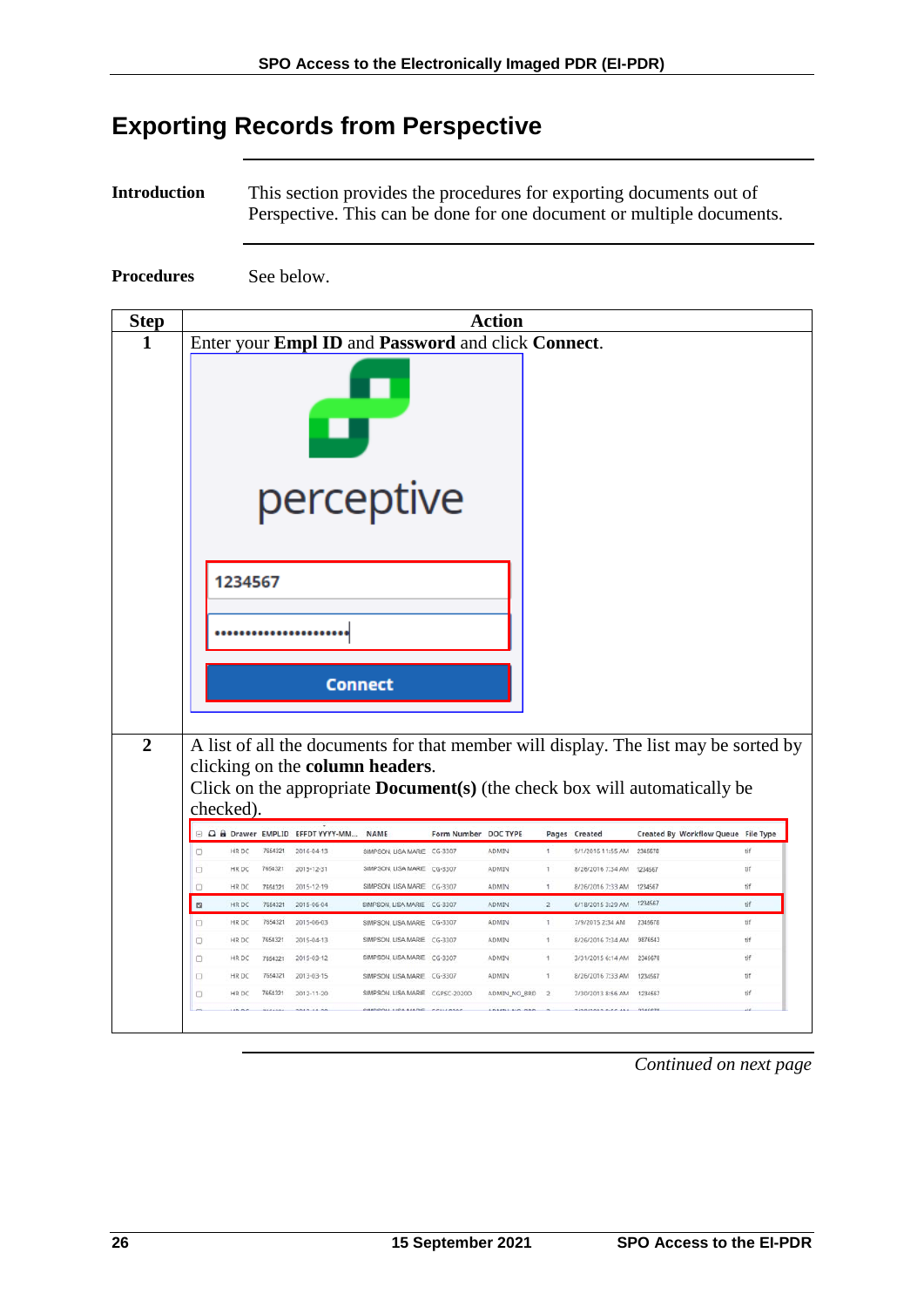### **Exporting Records from Perspective, Continued**

**Procedures**,

continued

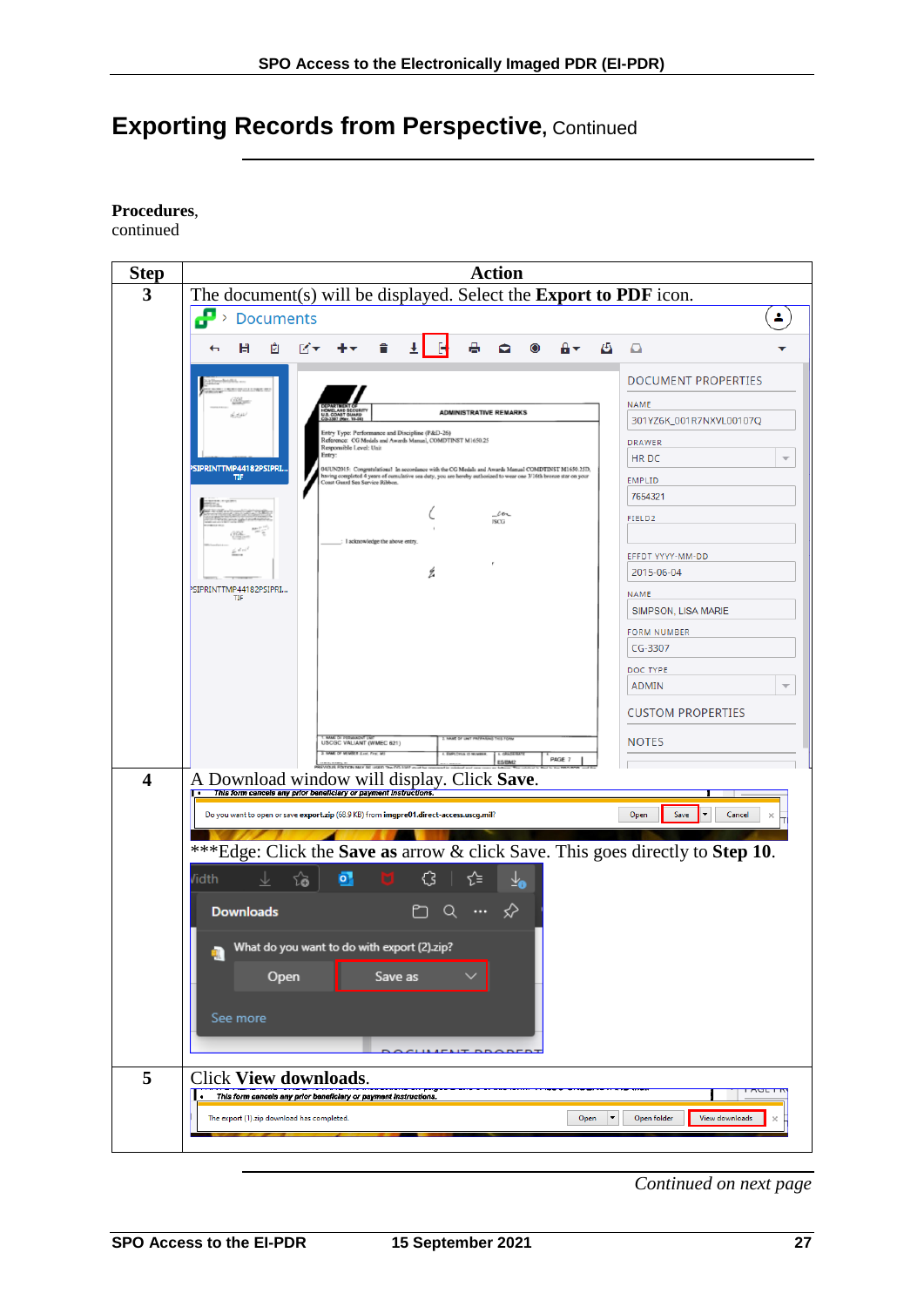## **Exporting Records from Perspective, Continued**

**Procedures**,

continued

| <b>Step</b>    | <b>Action</b>                                                                                                                                                                                                                                                                                                                                                                                                                                                                                                      |  |  |  |  |  |  |  |  |  |  |  |
|----------------|--------------------------------------------------------------------------------------------------------------------------------------------------------------------------------------------------------------------------------------------------------------------------------------------------------------------------------------------------------------------------------------------------------------------------------------------------------------------------------------------------------------------|--|--|--|--|--|--|--|--|--|--|--|
| 6              | To open the file, click Open or go to the folder it is saved to.                                                                                                                                                                                                                                                                                                                                                                                                                                                   |  |  |  |  |  |  |  |  |  |  |  |
|                | View Downloads - Internet Explorer<br>$\Box$<br>×                                                                                                                                                                                                                                                                                                                                                                                                                                                                  |  |  |  |  |  |  |  |  |  |  |  |
|                | View and track your downloads<br>Search downloads<br>م                                                                                                                                                                                                                                                                                                                                                                                                                                                             |  |  |  |  |  |  |  |  |  |  |  |
|                | Location<br>Name<br><b>Actions</b>                                                                                                                                                                                                                                                                                                                                                                                                                                                                                 |  |  |  |  |  |  |  |  |  |  |  |
|                | ×<br>export.zip<br>68.9 KB<br>Downloads<br>Open<br>imgpre01.direct-access.uscg.mil                                                                                                                                                                                                                                                                                                                                                                                                                                 |  |  |  |  |  |  |  |  |  |  |  |
|                | documents.zip<br>66.7 KB<br>Downloads<br>Open<br>▼<br>imgpre01.direct-access.uscg.mil                                                                                                                                                                                                                                                                                                                                                                                                                              |  |  |  |  |  |  |  |  |  |  |  |
|                | Close<br><b>Options</b><br><b>Clear list</b>                                                                                                                                                                                                                                                                                                                                                                                                                                                                       |  |  |  |  |  |  |  |  |  |  |  |
| $\overline{7}$ | Double-click the PDF.                                                                                                                                                                                                                                                                                                                                                                                                                                                                                              |  |  |  |  |  |  |  |  |  |  |  |
|                | p Enterprise<br>Tools<br>Settings<br>ackup<br>View<br>Help<br><b>Actions</b><br>export.zip<br><b>Unzip Selected File</b><br>Date modified: 8/10/2021 2:43 PM<br>Unzip to:<br>301YZ4X_001R2R0YE000BX2.pdf<br>⊡<br>I÷<br>C:\User\Downloads<br>Type: Adobe Acrobat Document<br>Size: 73.4 KB → 68.8 KB<br><b>Convert &amp; Protect Files</b><br>When adding files to this Zip file:<br>a<br>Encrypt<br>Off<br>Reduce Photos Off<br>Remove Info<br>Convert Photos Off<br><b>RAS</b><br>B.<br>Convert to DDC OIL<br>PDF |  |  |  |  |  |  |  |  |  |  |  |
|                | 1 item(s) selected<br>Zip File: 1 item(s), 68.83 KB                                                                                                                                                                                                                                                                                                                                                                                                                                                                |  |  |  |  |  |  |  |  |  |  |  |